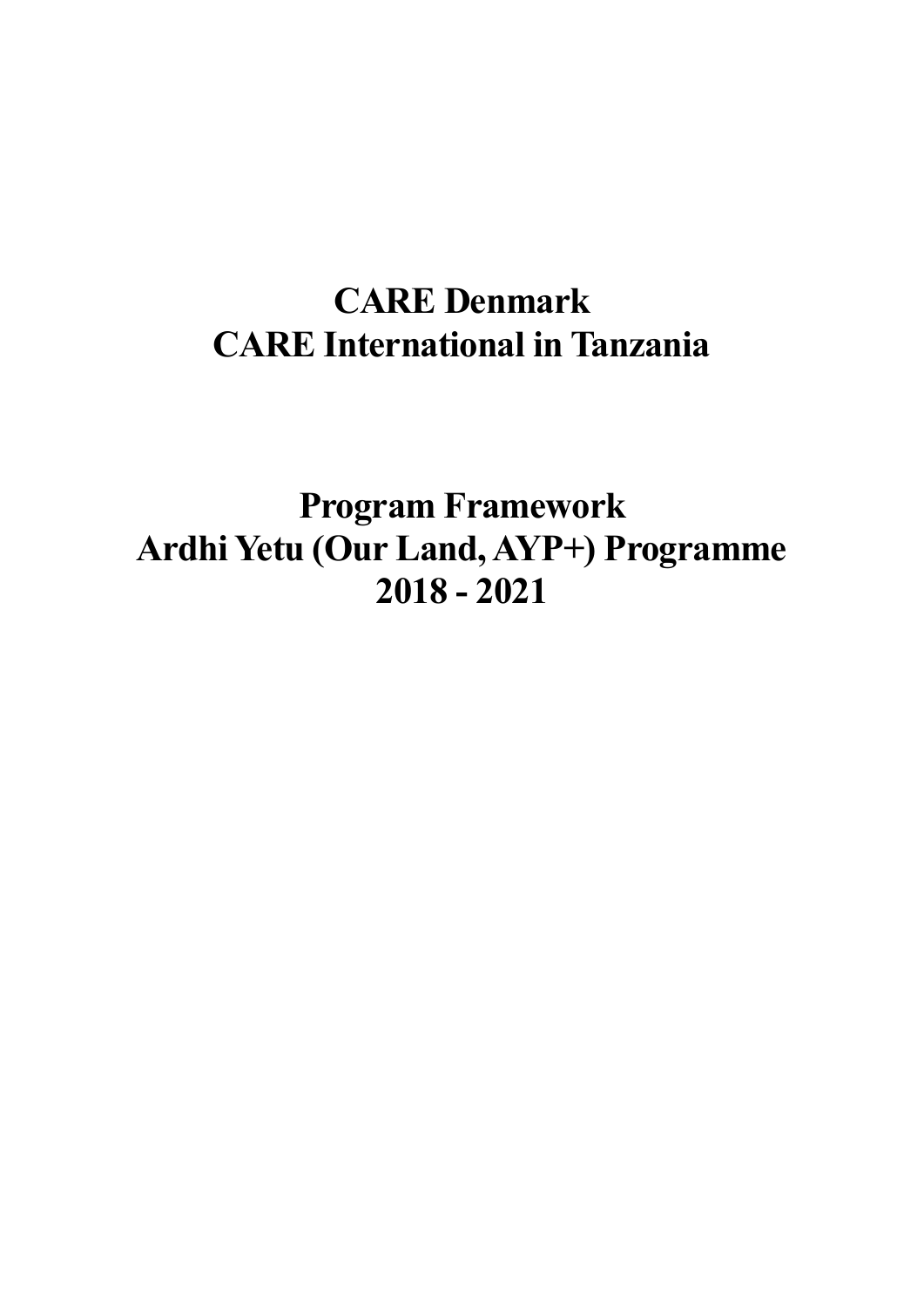# Contents

<span id="page-1-0"></span>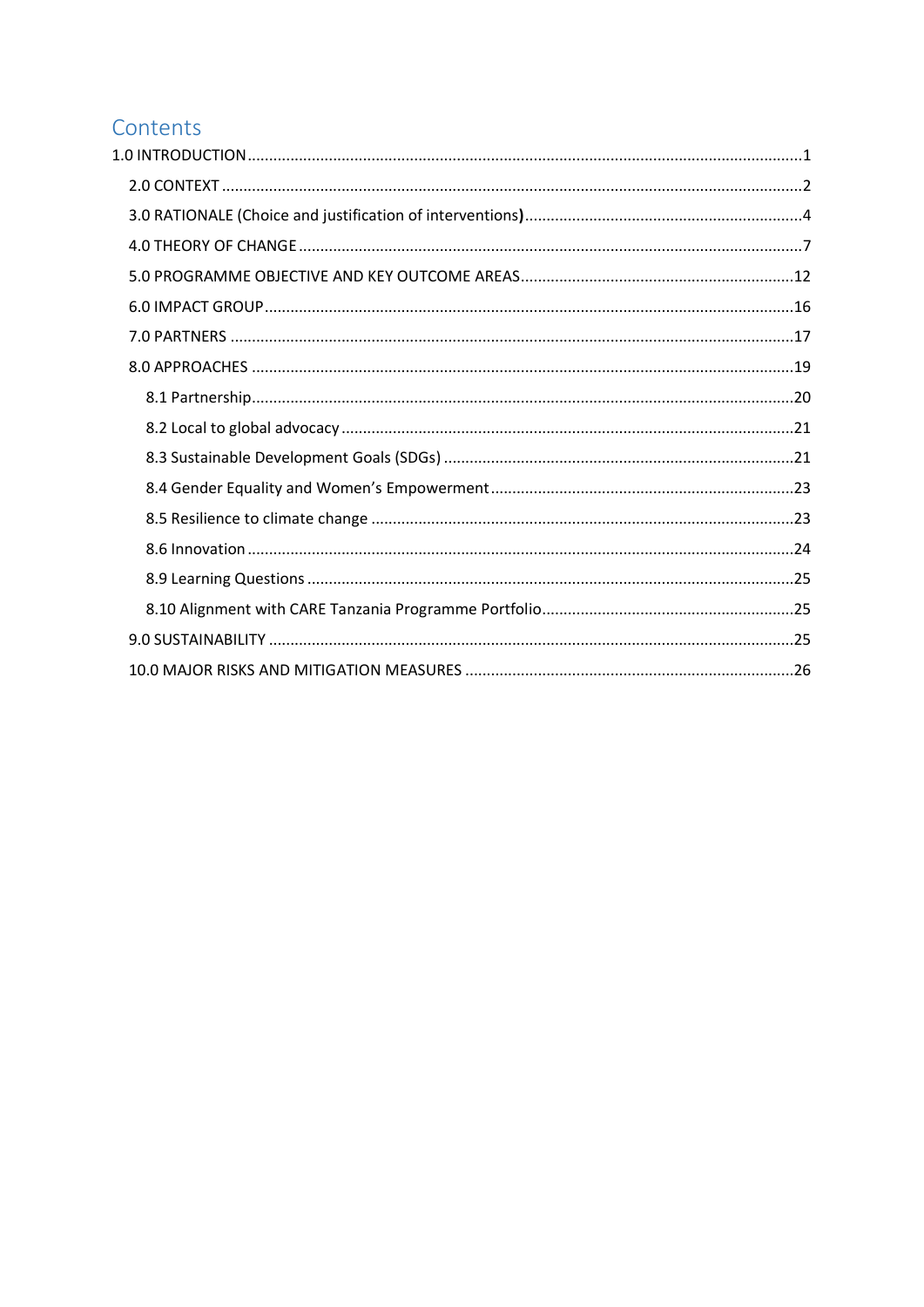# 1.0 INTRODUCTION

.

CARE International delivered the DANIDA funded four-year Ardhi Yetu Programme (AYP) in Tanzania from 2014-2017, supported by CARE Denmark. Meaning 'Our Land', AYP aimed to strengthen the capacity of civil society at local and national levels in Tanzania to hold land sector duty bearers including government and private sector—accountable while advocating for the rights of small scale farmers and pastoralists, particularly women. AYP was implemented with national civil society organizations (CSOs) Haki Ardhi, the Journalists Environmental Association of Tanzania (JET) and Tanzania Natural Resources Forum (TNRF). In 2016 AYP conducted a midterm review, which found:

- Land Rights Monitors (LRMs) is an innovative model that creates awareness on the laws and rights of small-scale producers regarding land tenure; these monitors also support community members to demand their rights. There is a need to further strengthen the relations between individual LRMs via a network to provide opportunities to exchange lessons, knowledge and best practice.
- AYPs engagement in the SAGCOT initiative, Universal Periodic Review (UPR), and National Land Use Planning Taskforce<sup>1</sup>, has promoted sustainable and inclusive land-based investments, and strengthened the systems that hold duty bearers to account. The relevance of engaging in such national policy and investment discussions cannot be underestimated.
- AYP has added value by bringing CSOs in the land sector closer together on a joint advocacy platform, to influence national level policy making. Due to this, there are indications of a more positive dynamic between CSO and the Government.

CAREs second phase of Ardhi Yetu—*AYP Plus*—will run from 2018-2021 and will remain a national land rights advocacy programme that consolidates on-the-ground interventions, while integrating resilience and adaptation. AYP+ will utilize and build upon the CSO capacity, national forums and joint advocacy platforms developed during AYP, to support the overall objective that: *active communities and civil society advocate for an inclusive and transparent land sector, strengthening the land tenure security and resilience of small-scale farming and pastoral communities—particularly women*.

This second phase of AYP speaks to the vision of strong and vocal communities being the owners of their own localized solutions to security and resilience. Resilience is a critical new component, introduced in line with understanding that climate resilience depends on sustainable land and natural resource management. By introducing resilience, AYP+ will strengthen the required integration of climate change strategies into land use planning in Tanzania. The specific objectives of AYP+ are:

- 1) *Community:* Communities are able to manage drivers of risk (climate change, natural resource governance, land access and gender), and hold local government to account
- 2) *Civil Society:* Strong networks of like-minded CSOs have the capacity and available platforms, to hold the Government and Private Sector to account on responsible, climate resilient, and inclusive land policies and actions.
- 3) *Government/Private Sector:* A transparent and responsive Government (at both local and national level) is engaging small-scale farmers and pastoralists in climate sensitive land dialogues.

Such a focus on community, is integral to ensuring that national, Civil Society driven advocacy campaigns and policy dialogues, have their foundations in community voices, actions and realities.

<sup>1</sup> The National Land Use Planning Taskforce is chaired by the National Land Use Planning Commission (and cochaired by CARE International)—its purpose is to speed up the pace at which Tanzania's land sector is conducting land use planning. It is comprised of members from both ministry departments and Non-Governmental Organisations.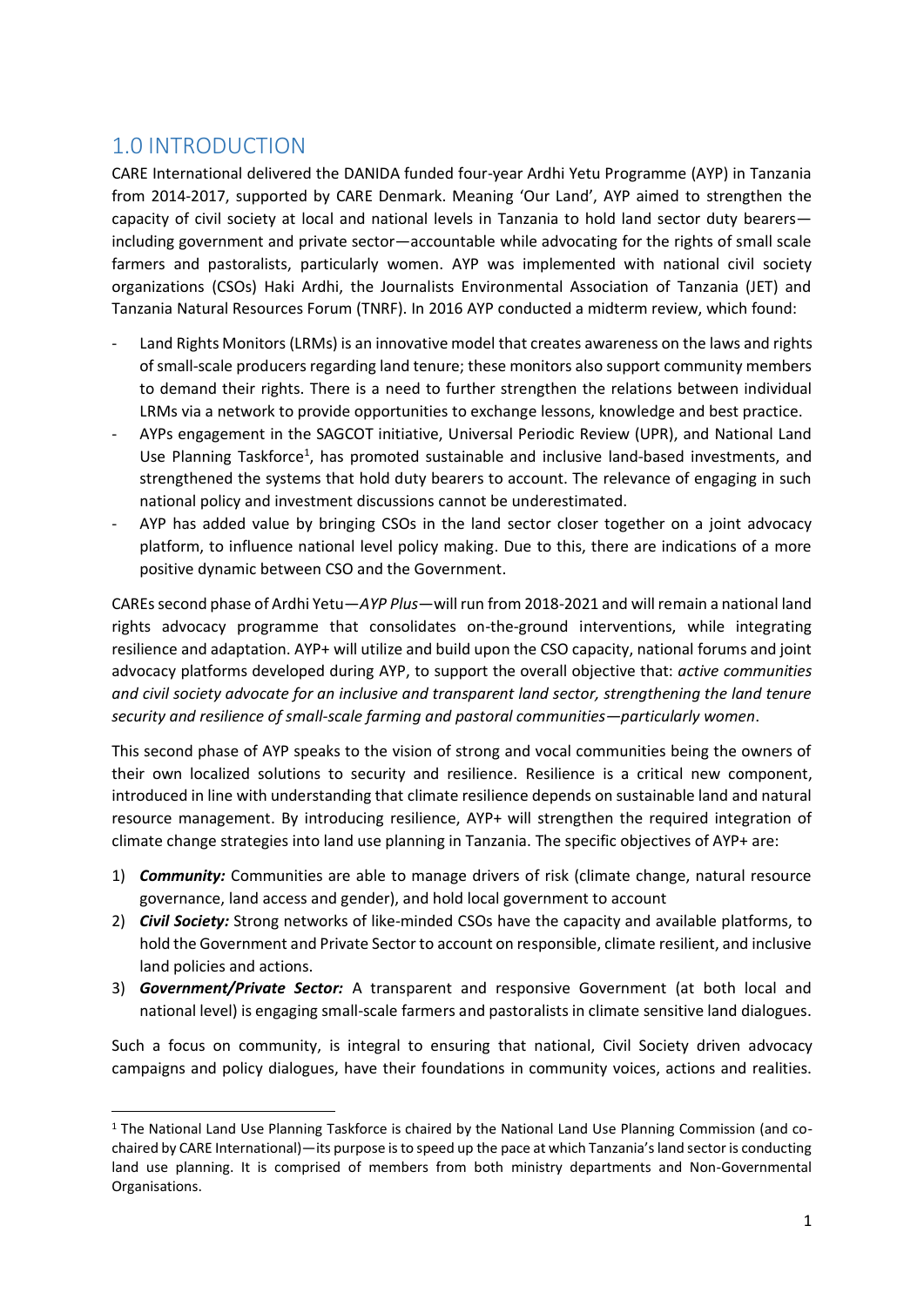AYP+ takes the opportunity to strengthen the focus on gender equality and women's empowerment, by integrating specific and sustainable gender activities. AYP+ aligns with the 2030 Sustainable Development Goals, CARE's 2020 Global Strategy, CARE Denmark's global framework, and addresses the Government of Tanzania's five-year (2016/17—2020/21) development plan. Core partners for AYP+ will be Haki Ardhi, PAICODEO, and TNRF with strategic partners TALA, Forum CC and PINGOs Forum.

# <span id="page-3-0"></span>2.0 CONTEXT

Over 75% of Tanzanians live in rural areas, and over 80% derive their livelihoods from agriculture and/or pastoralism. Agriculture remains a dominant sector of the Tanzanian economy, generating 25% of GDP and supporting up to 80% of livelihoods.<sup>2</sup> Over 90% of economically active women in Tanzania engage in agricultural activities, producing about 70% of national food requirements. <sup>3</sup> According to government records, pastoralists also play a dominant role in the country's economy, with pastoralists and agro-pastoralists rearing 98% of the country's 21 million cattle and 22 million small-stock, and producing most of the milk and meat consumed nationally.<sup>4</sup> Tanzania has the third biggest cattle holding in Africa (worth USD 13.4 billion), and the pastoralist livestock sector currently contributes 4.7% of the GDP (Pass Trust 2013), and 16% of the Agricultural Gross Domestic Product (URT 2011).

For both small-scale agriculture farmers and pastoralists, land is the backbone of achieving a sustainable livelihood. Despite their heavy contribution to both the economy and food security of the country, small-scale farmers and pastoralists—particularly women—are frequently excluded from decision making processes regarding land, decreasing their ability to develop resilient livelihoods. Strengthening land and property rights is central to ending extreme poverty, reducing hunger, and promoting resilient societies—to this end, land is recognised explicitly in three of the Sustainable Development Goals (see section 8 for more information).

Land in Tanzania is categorized into three—Village Land (70%), Reserved Land (28%) and General Land (2%). The village land is what supports the livelihoods of 80% of the population; it is owned under customary tenure systems, and thus the importance of customary tenure cannot be underestimated. Protection of customary rights is provided for in Tanzanian laws, however there has been weak recognition of customary and communal land rights during the execution of most of the large-scale land acquisition, which has occurred in many places in Tanzania.<sup>5</sup>

The challenges that rural communities face regarding land, which are of **direct relevance** to AYP+:

*Government Priorities:* The Government of Tanzania's policiesincluding land and agriculture and their strategic plans strongly support investment in the agricultural sector, requiring vast swathes of land. The Government's primary objective of industrialization too often results in small-scale farming and pastoralist communities being overlooked, and even evicted, for large-scale investment. Additionally, the Government has aimed at establishing a land bank from 'un-used' or 'unoccupied' land—such land is however often Village Land, unknowingly re-allocated by the Government as General Land for investment purposes. The Government's priorities when it comes to investment are medium and large scale, meaning they have little interest in village level land use plans, which don't generate any

<sup>2</sup> Tanzania Agriculture Climate Resilience Plan, 2014

<sup>3</sup> Tanzania Climate Smart Agriculture Programme 2015-2025

<sup>4</sup> Tanzanian Pastoralists Threatened: Evictions, Human Rights Violations and Loss of Livelihoods, IWGIA report 23, 2016

<sup>5</sup> Private Sector Investment Mapping in the SAGCOT Strategic Area, 2017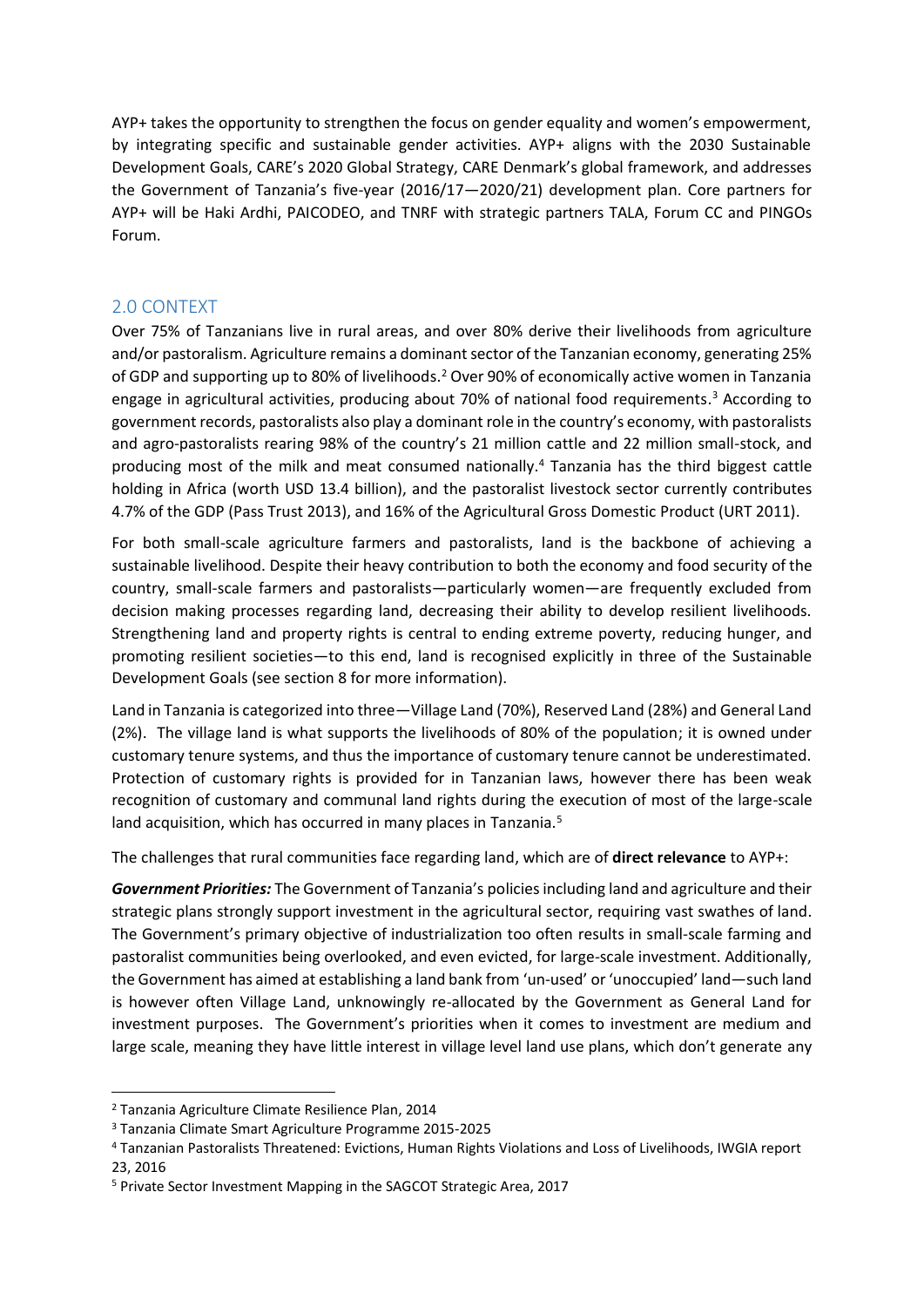investment-based revenue. Excluding small-scale farmers and pastoralists from investment opportunities negatively affects communities potential to prosper by engaging in profitable value chains, and large scale industrialized agriculture can lead to monocultures and intensive approaches that damage the environment and progressively decrease soil fertility—in turn hampering small-scale farmers production, and in turn the country's food security.

Lack of monitoring and accountability: The Ministry of Land is one of the few government ministries which do not have an Annual Sector Review thus, reducing oversight on budget allocation and spend. Weak oversight has previously led to corruption and land grabbing that benefits investors and officials<sup>6</sup> and on a daily basis results in ongoing poor land management and administration, poor monitoring of what is and is not working, conflicts, as well as lack of information on village, reserved, and general land. Land remains a highly politicized topic, and thus high level, impartial monitoring, rarely happens.

*Management of Land Use Planning:* Multiple challenges face communities, when it comes to land use planning processes, including communities rarely being involved in planning, and the severe lack of budget and inefficient methods resulting in just 12% of the country's villages having land use plans. Villages that do have them are often poorly implemented. Villages that don't, fail to protect natural resources for food production. The lack of land use plans has prevented the Government from having a systematic approach to apportioning land for investment purposes.

*Conflict over space:* farmer and pastoral communities are increasingly driven to conflict over availability and sharing of resources—particularly land—due in part to changes in climate affecting availability of natural resources, and their lack of capacity to adapt. Additional to this, the government states that population increases are reducing the amount of available land—while population increases cannot be disputed, Civil Society is also acutely aware that village land allocation is decreasing, while not being reported.<sup>7</sup> Conflict can also be attributed to lack of knowledge on land rights, inadequate or absence of integrated land use plans, and evictions for private-sector investment.

Lack of Security: Most farmers and pastoralists lack security of the land they own, with very few of the villages with Village Land Use Plans, having taken the next step of issuing Certificates of Customary Right to Occupancy (CCROs), providing households with security of tenure. Secure rights are recognized by many as an incentive for good stewardship of land and natural resources—thus improving food security, agricultural productivity, and reducing degradation.

*Aligning land with economic growth*: Secure land and property rights create incentives for investment and trade and contribute to job growth and prosperity. However aligning land with economic growth is not a frequent dialogue heard in Tanzania—as a consequence, the Government does not see the importance of improving governance in the land sector, or positioning the Ministry of Land as a priority (meaning it receives very little of the government budget allocation) as a means to supporting their goal of middle income status.

*Gender:* while CARE has not conducted a gender analysis of Tanzania'sland sector (a priority for AYP+), it is widely apparent<sup>8</sup> that societal and cultural traditions continue to mitigate against women's access

<sup>6</sup> For example, the Kapunga Rice Project Ltd unlawful acquisition of 1,870 acres of land

<sup>7</sup> Without an Annual Sector Review we cannot confidently say how much land has been reallocated, but the evidence is in the amount of land that has been taken for investment, the number of conflicts between different users, and land being taken or added to reserve land among pastoral communities.

<sup>8</sup> As highlighted by Pederson and Haule in the 2013 DIIS Working Paper "Women, Donors and Land Administration: The Tanzania Case", by Shayo and Martin in the 2009 "Gender and Diversity Situational Analysis: Tanzania Country Report" produced for CRS and C:AVA, and numerous online articles.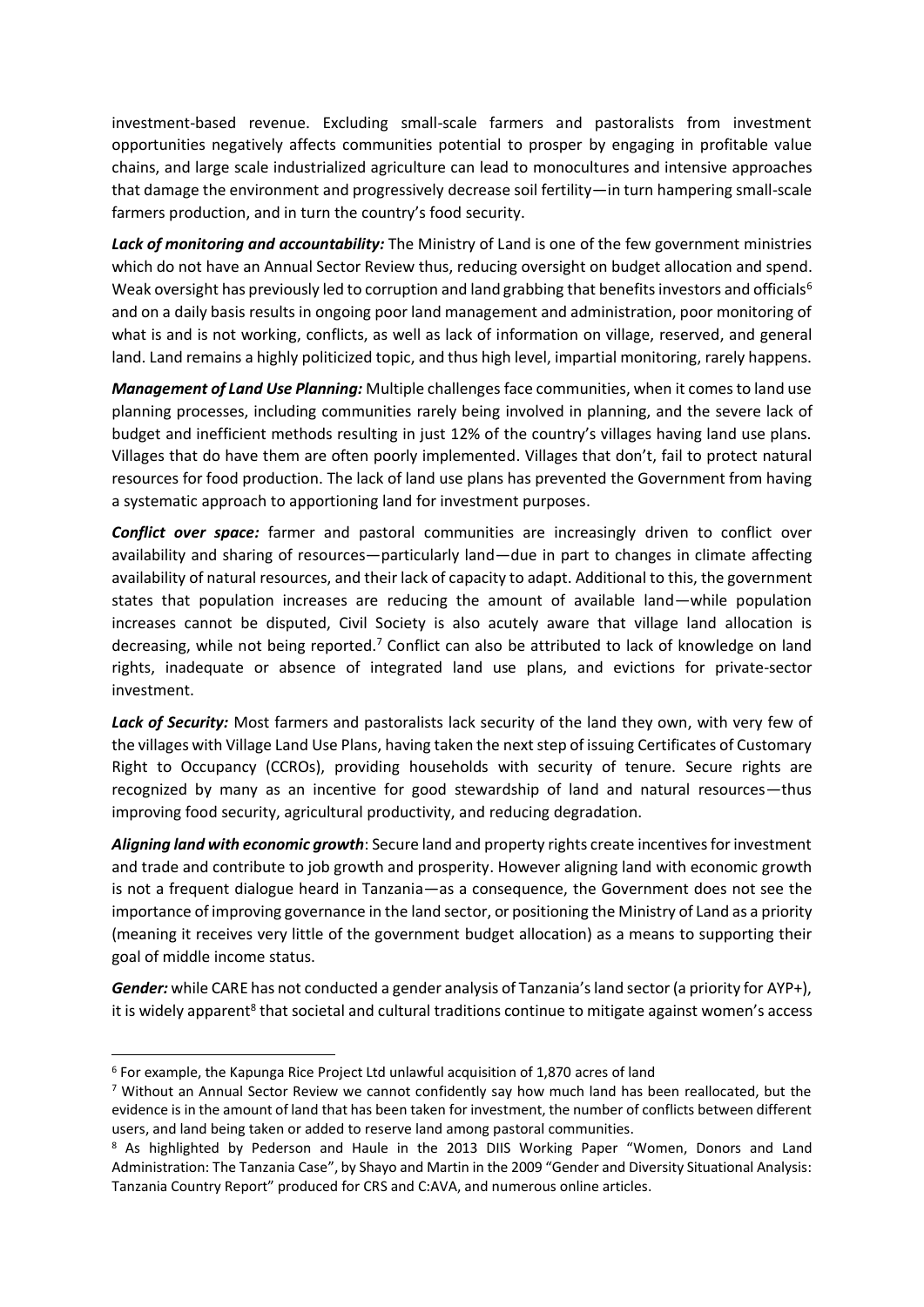to land rights—including lack particularly of use, and ownership over land. Poor policy implementation further hinders this, along with a slow willingness from officials to amend and implement law to enable women to access their full rights—access, ownership and control of land.

*Climate Change and Natural Resource Governance:* Without robust land use planning in place, there is poor governance of natural resources at village level, leading to land degradation and unsustainable use of water sources. Coupled with this are: (1) the effects of climate change—such as droughts, unreliable rain patterns and crop failure—adding further pressure on land, in turn resulting in increased conflicts over productive agricultural and pastoral land as well as increased poverty for the land-users (due to cattle deaths); and (2) decreasing documentation and use of traditional natural resource management methods, leading to unsustainable practices among pastoral and farming communities. While the mainstreaming of climate change within all ministry strategies is a requirement, the Ministry of Land is notable for its lack of a climate change strategy.

*Civil Society Coordination:* Prior to 2014, when the first phase of Ardhi Yetu began, there was a notable gap in the lack of coordination among the vast number of civil society actors addressing land rights. While this coordination of civil society is still not perfect, the first phase of Ardhi Yetu made great strides in developing the required platforms and spaces for civil society to come together, coordinate priorities and approaches, and advocate with the government as one voice. This needs to be strengthened to ensure it is sustainable beyond the second phase.

Issues that are of *indirect<sup>9</sup>* relevance to AYP+, include the low capacities of village and district authorities, particularly when looking at financial and human resources to effectively perform their duties. A second indirect challenge, is how land overlaps multiple government ministries—including the ministries responsible for Land, Agriculture and Livestock, Tourism, and Environment (under the Vice President's Office)—weakening coordination, and comprehensive understanding of the sector.

# <span id="page-5-0"></span>3.0 RATIONALE (Choice and justification of interventions)

.

In light of the above context analysis, CARE's second phase of the Ardhi Yetu Programme (AYP+) will prioritize the following areas of focus:

- *Increasing community's capacity to be activists for land rights and develop their own climate*  resilience strategies to drivers of risk.<sup>10</sup> This responds to the key problems (identified in section 2) of: Climate Change, Conflict, Monitoring and Accountability, and Gender.
- *Developing advocacy campaigns—spearheaded by a stronger civil society—based on*  community priorities, with a particular focus on the Government priorities of investment.<sup>11</sup> This responds to the key problems of Management of Land Use Planning, Climate Change, Monitoring and Accountability, Gender, and Government Priorities.
- *Developing an accountable and transparent land sector, particularly at government and private sector level*. This responds to the key problems of Management of Land Use Planning, Climate Change, Monitoring and Accountability, Gender, and Government Priorities.

<sup>9</sup> These are important factors contributing to weakening the land governance systems in Tanzania, but unable to address them fully under AYP+ given other priority issues

<sup>&</sup>lt;sup>10</sup> This will require understanding drivers of risk, that are related to the bigger picture of ecosystem and landscape management, and trade offs that need to be managed, as well as understanding drivers of risk for individual women, men, youth etc . This will identify the problems that are internal, social, or local issues, versus more national policy level shifts.

<sup>11</sup> This will be via engagement with (and through) the SAGCOT centre, Social Feeder Group, and Tanzania Investment Centre, as core ways of putting small-scale farmers/pastoralists into investment dialogues.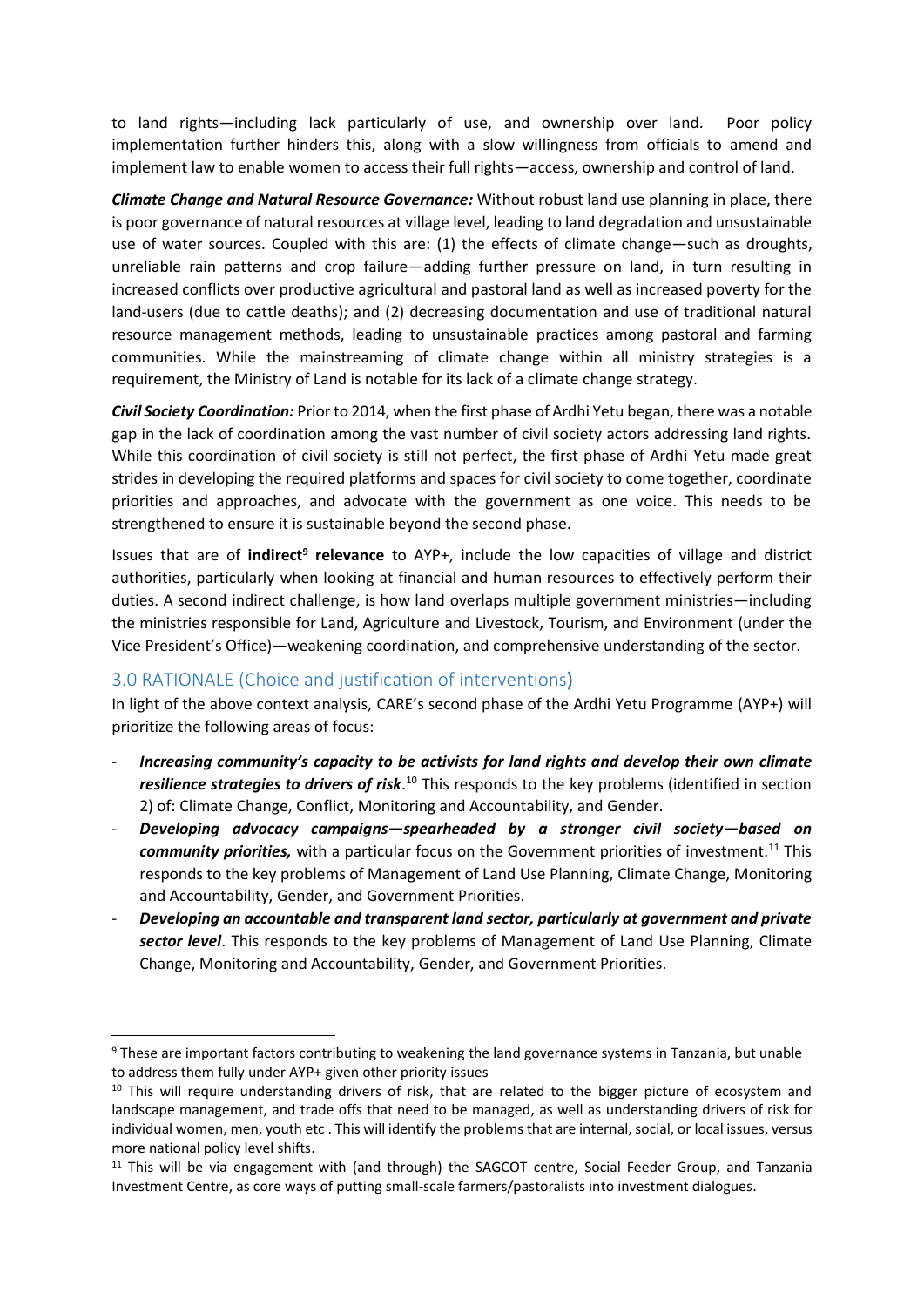CARE has decided to maintain a somewhat similar framework to the first phase of the programme, due to the gains that have been made to date. At community level these need to be consolidated for sustainability, and at government level need to be strengthened for sustained accountability and multiplied impact.

While AYP+ is a natural progression of AYP, it simultaneously addresses new and emerging challenges, such as: the continuously changing private sector landscape; and the weak alignments between tenure security and economic growth, as well as between tenure security and resilience to climate change. With a stronger civil society in place—thanks to AYP—there is now room to progress interventions to address additional challenges, continuously using land as the foundation of those dialogues.

CARE Tanzania has approached the design of AYP+ from determining how we can leverage existing programmes, relations, and platforms, to progress land-based conversations for the benefit of the most vulnerable—small-scale farmers, pastoralists, and women. Decisions have been made in line with the size and scale of the programming, where CARE can add the most value in the most costeffective way, and where solid gains can be made to multiply the impact of the programme. With these criteria in mind, some of the decisions that have emerged from design stage have included:

- (1) Addressing how pastoralist communities and small scale farmers can contribute to the economy via linking land rights with resilience and adaptation, as opposed to only focusing on conflict which is a crowded and highly political scene. This approach recognises that successful adaptation requires secure and appropriate land rights, and that achieving resilence (and thus economic growth) is only possible when this is met. It also aligns CARE Tanzania with government priorities, and ensures we're adding to existing dialogues with the value add of contributing new content and approaches to existing problems.
- (2) Recognising that mobility is a pastoral resilience strategy—one that is becoming more essential as climate impacts worsen, yet one that causes conflict with small scale farmers and has little backing from the Government. AYP+ intends to support this resilience strategy through the dual approach of (longer-term) Community Adaptation and Action Planning (CAAP), alongside (shorter-term) Participatory Scenario Planning (PSP). These two tools will work together to develop a scenariobased approach to participatory community adaptation action planinng, using local knowledge known by pastoralists and small scale farmers, as the starting point. PSPs can also play an important role in enabling district level multi-stakeholder dialogue on a seasonal basis at which forum many other issues can bee addressed in a non controversial way—indirectly reducing conflict.
- (3) Increasing focus on evidence collection and documentation, to leverage insights for national dialogues, thus strengthening vertical linkages between communities and national platforms
- (4) Piloting interventions on a small scale—such as Community Adaptation and Action Planning (CAAP) as well as an increased focus on the indigenous component of Participatory Scenario Planning (PSP)—and elevating learnings to mainstream actors for impact at scale. The scope of land right monitors will now expand to include specific actions to promote climate adaptation and resilience
- (5) Strengthening existing land-focused platforms for sustainability beyond AYP+
- (6) Addressing tenure security from the perspective of productive land—to align with government rhetoric, and thus increase the pace at which land is seen as a priority.

In light of all of this, programming will prioritize:

- **A consolidated and motivated network of Land Rights Monitors** (Haki Ardhi)—to proactively represent their communities, drive community land agendas, raise awareness on land rights,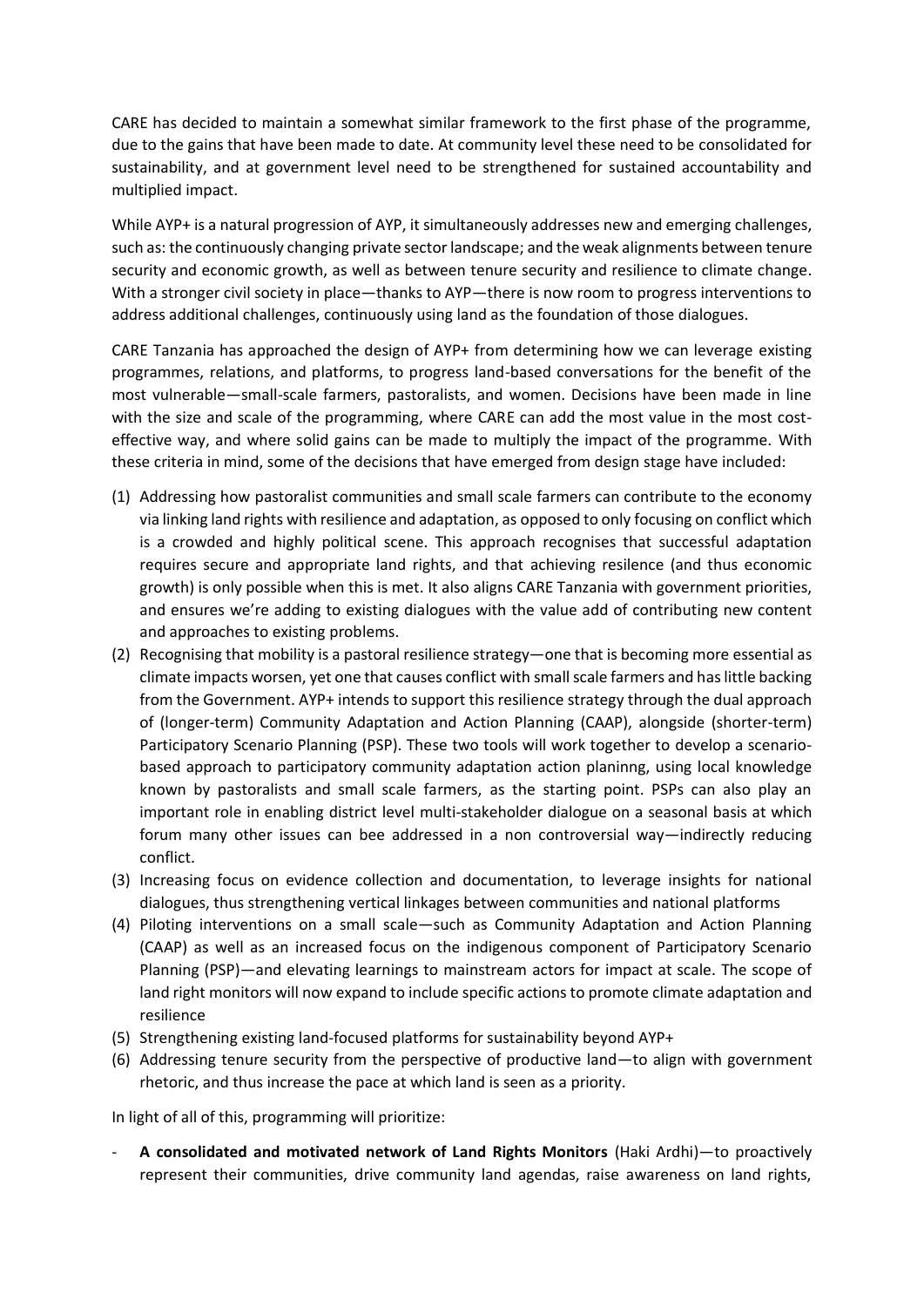mitigate conflict, and promoting resilience against climate change. The network will be linked in with Loose Coalitions (TNRF) and Women's Networks (PAICODEO).

- **Community level understanding and awareness of their rights**—to strengthen engagement in village land decision-making, and hold local decision-makers to account;
- **Integrating indigenous and local knowledge within participatory scenario planning and community adaptation planning**—as a means to utilize indigenous resilience strategies from mobile communities, harmonize them with those of static communities, and develop adaptation strategies that strengthen sustainable use of natural and minimize ever-increasing land-use conflicts;
- **Mobilizing civil society through united platforms to document and disseminate best practice** particularly focusing on responsible investment, and engagement of small-scale farmers in landbased investment;
- **Strengthening land-focused umbrella organizations**—to develop sustainable advocacy platforms
- Developing spaces for government, civil society and private sector dialogue-to develop localized platforms to solve challenges, create safe spaces for land activism, and connect pastoral communities to private sector dialogues;
- **Creating a transparent and accountable land sector**—through spearheading an annual sector review that can strengthen advocacy dialogues (with a focus on budgeting and budget tracking; division of the country's land; sectoral coordination and pace of Integrated Land Use Planning); and contributing community needs into partner budget tracking activities around climate change (Forum CC and CCAFS) and gender (TGNP).
- Developing a land sector that: **prioritizes and mainstreams climate change adaptation** into planning procedures, provides an enabling environment for effective adaptation and resilience (by supporting land tenure and land use policies that enable implementation of sustainable and resilient land and natural resource management), and engages in the **National Adaptation Planning** process.
- Women's rights to land—through specific activities, and mainstreamed messaging throughout. This is at the very centre of the AYP+ programming design.

CARE will reassess capacity needs of partners and co-design with them development plans that support their institutional strength, as well as their capacity to deliver more sustainable models (e.g.: Land Rights Monitors and Women's Networks), engage more concretely in national level dialogues, and take-over the running of national platforms such as the SAGCOT Social Feeder Group<sup>12</sup>. Where CARE is bringing on board new partners, refer to section 8 for details on phasing them in.

*CARE's value-add within the sector:* There is a small yet strong cohort of development partners working in the land rights sector in Tanzania. Alongside DANIDA's investment in Ardhi Yetu Programme, there is the DFID/DANIDA/SIDA funded Land Tenure Security Programme (2014-2019), USAID's Land Tenure Assistance Programme (2015-2019), and a likely investment by the World Bank into Tanzania's land use planning via the Government. CARE has held consultation meetings with these Development Partners (except for the World Bank who are still engaging in discussions with the Government) to align with interventions and prevent duplication of efforts.

The value-add of AYP+ in relation to these other actors, include: (1) CARE's continued impartiality, enabling it to facilitate coordination of civil society and government actors on national policy; (2)

 $12$  The Social Feeder Group is an advisory arm of the Southern Agricultural Corridor of Tanzania (SAGCOT) chaired by CARE International, it provides a platform for small-scale farmer voices, opinions and advocacy to be elevated within SAGCOT via the civil society membership, as well as technical advice on social issues and discussions.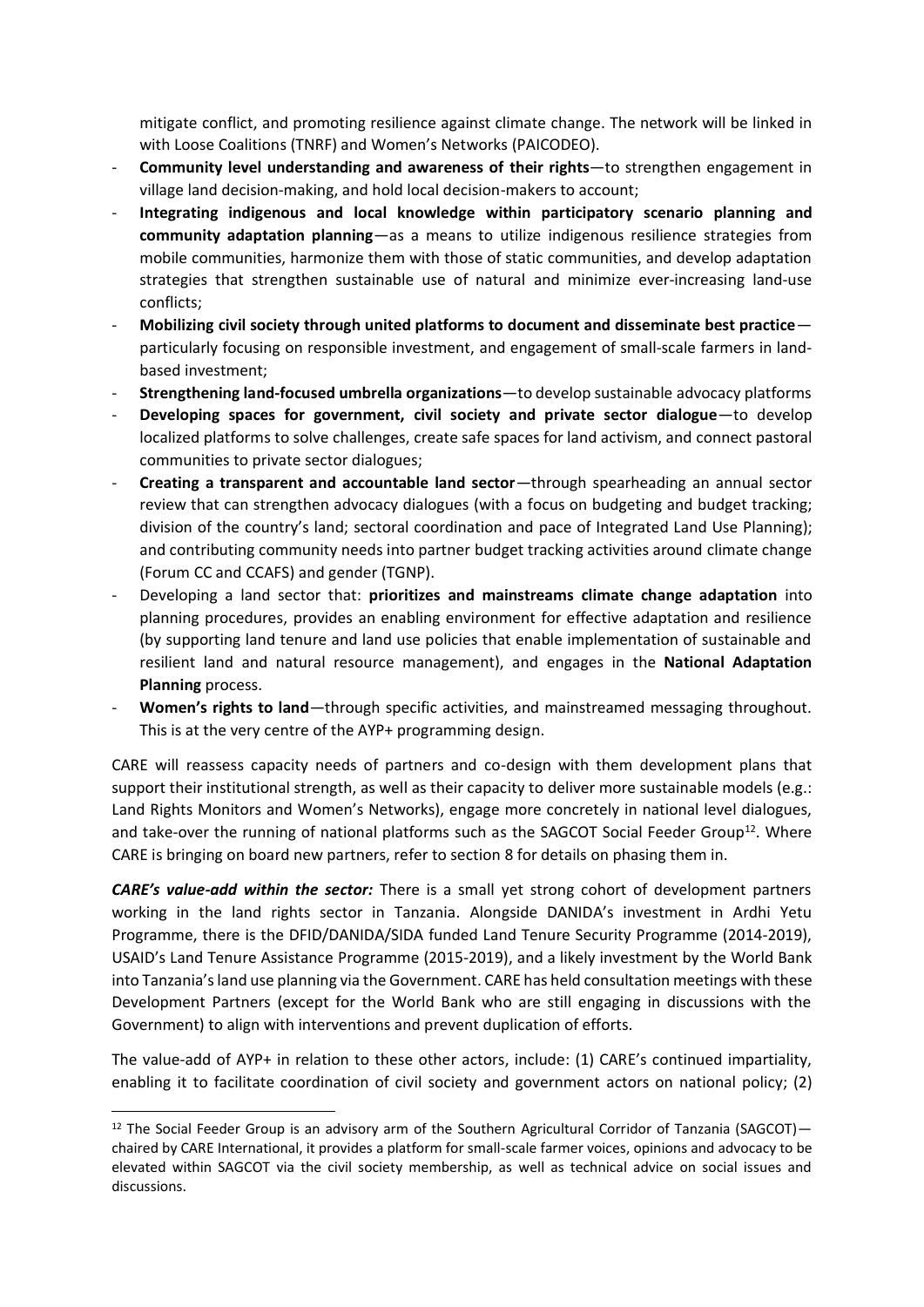combining a national and community focused approach to programming—ensuring community models and approaches, are influencing national advocacy and policy dialogues and priorities; (3) prioritizing the focus on women to reduce gender inequality in the land sector, and incorporating a strong focus on pastoral communities; (4) addressing pastoralist land challenges through an integrated economic, environmental, social and resilience lens—rather than conflict focused lens; and (5) CARE's position on both the National Land Use Planning Taskforce—through which it has the trust of both ministerial leaders, and civil society—and the SAGCOT Centre's Social Feeder Group—through which it has the trust of the private sector, civil society, and communities. For the value add of AYP+ Core Partners—Haki Ardhi, PAICODEO and TNRF—refer to section 8.

#### <span id="page-8-0"></span>4.0 THEORY OF CHANGE

The AYP+ theory of change looks to consolidate learnings, models and approaches from AYP, and use that as a foundation on which to progress the land dialogue to focus on tenure security facilitating productive use of land, and resilience to climate change. In summary, the theory is that:

**IF** farmers and pastoralists—particularly women—are empowered to hold local authorities to account, have tenure security and can invest in land (right to use, decision making over land and land produce, own individually or communaly, and access to land), are able to protect their investments against climate change via adaptation, receive support from strong civil society networks and organisations, and legal frameworks and institutions are responsive to land resource governance (enabling environment), **THEN** they will be able to sustain their land ownership against external pressures, be resilient to shocks and stresses, and positively contribute to their individual, household, and Tanzania's economic growth.

We know from AYP learnings that the areas of land, resilience, and livelihoods are so intricately linked, that AYP+ cannot afford to not engage all three. The theory thus enables the three components to be linked, whilst aligning with Government of Tanzania rhetoric on economic growth through private sector investment and industrialization. The theory also rests on communities and civil society organizations working cohesively to ensure that such investments are responsible, accountable, and enable small-scale farmers and pastoralists to be at the heart of economic growth initiatives. This will be strengthened by focusing on community networks (such as Land Rights Monitors, Loose Coalitions and Women's Networks) spearheading social accountability mechanisms.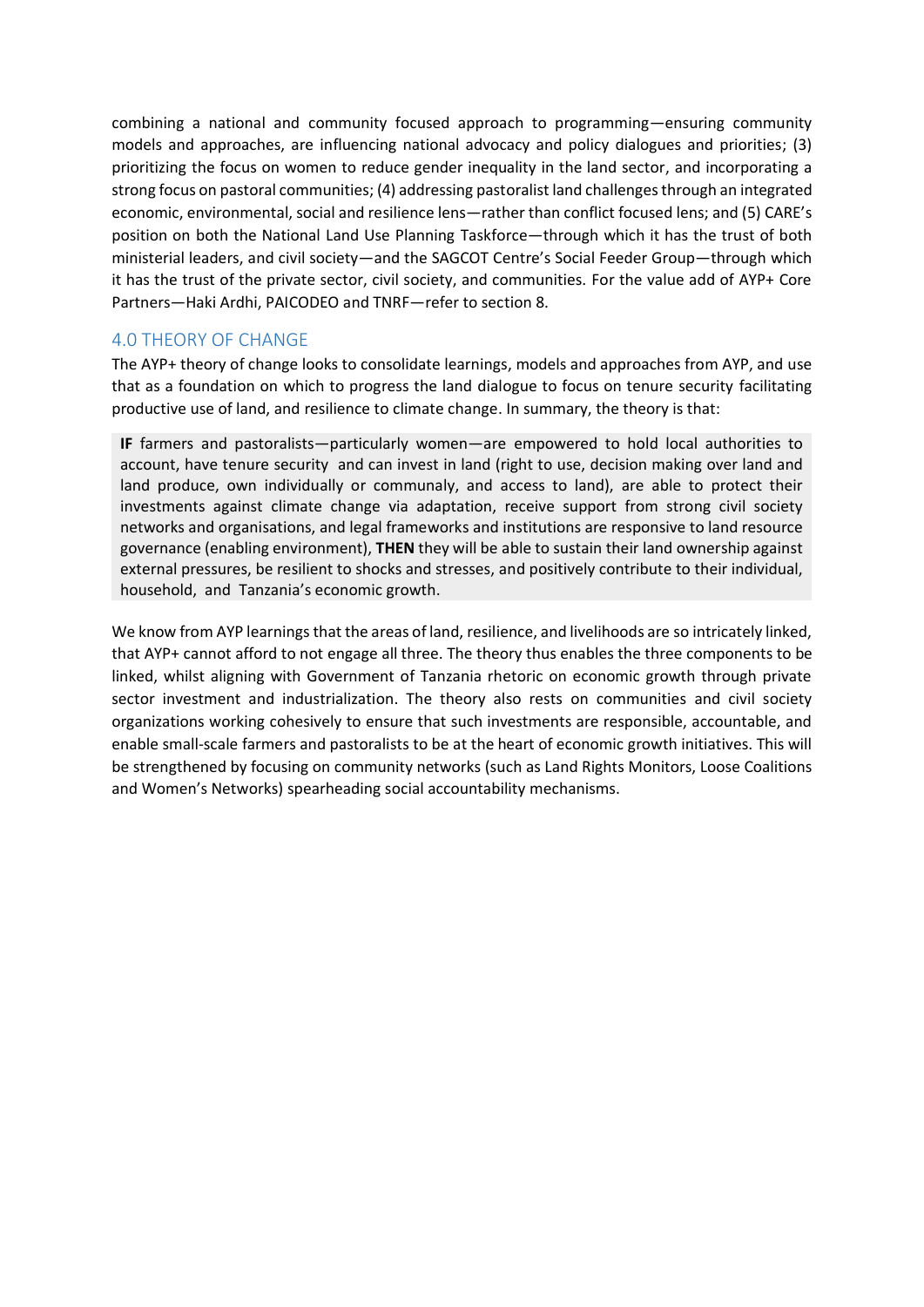*Theory behind introducing climate change and resilience:* We know that the linkages between climate change and land tenure rights are complex and indirect. The effects of climate change and variability are felt through changes in natural ecosystems, land capability and land use systems—placing diminishing supplies of land under greater pressure, for both productive use and human settlement. This is especially the case for marginalized segments of community—rights of access to, and ownership of land, becomes a matter of life and death.

The diagram to the right illustrates how land issues and policies are brought together during adaptation planning:

Critical issues that need land policy interventions in the face of climate change, include: (1) Land use and settlement in areas facing significant direct risks from climate change; (2)



accelerated provision of secure land tenure arrangements to enhance household and community capacity to adapt to climate change impacts; and (3) measures to protect the poor and vulnerable from loss of livelihood resources.

# *(a) How do we think change will happen, and what do we know about how change happens in this context/sector/area?*

The design of AYP+ sees change as happening at different sectoral levels. At the **community level**, we see change as happening through consolidating existing community structures—including (1) Land Rights Monitors via bringing them together as a network with a stronger voice, stronger mandate, and offering of stronger community support; (2) Loose Coalitions, by scaling the approach to additional communities to strengthen conflict dialogues; and (3) formalizing Women's Networks to be organized, informed, and active. By consolidating and equipping these existing structures with the skills they need to be proactive activists in their communities, we will see communities more engaged in the land dialogues that happen at village level (particularly decisions made at village meetings and by ward councilors), and sustainable networks that are effectively feeding into land dialogues, and proactively mitigating conflicts before they arise. We know that we need to better equip traditional, village, and ward leaders with information on land rights, and in particular the role of the Land Rights Monitors (who have in the past been seen as threatening) in order to create a safe, and enabling environment in which these groups—and monitors in particular—can be activists for change. We also know that we need to use these existing community groups and structures, particularly Land Rights Monitors and Women's Networks, to act as community mobilisers to support adaptation planning and action. By working with, and equipping women councilors with the skills they need to vocalize women's rights, we know that we can address the outcome of land dialogues and decisions being made at village level, in a gender transformative way.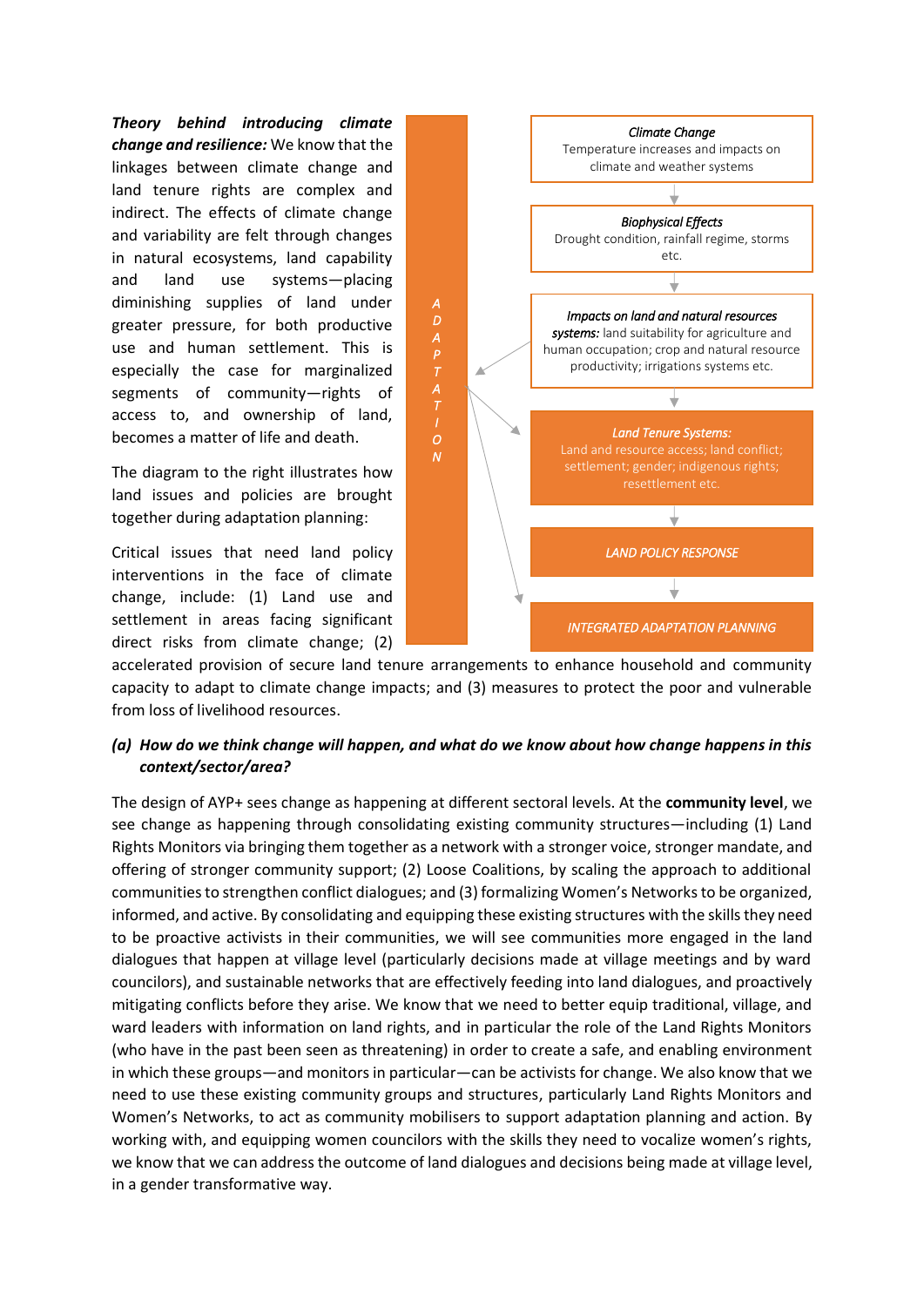We know that at community level, small-scale farmers and pastoralists depend upon access to land to be able to sustain their livelihoods. We know that a changing climate and unsustainable use of natural resources, are negatively impacting the ability to use land productively. This will be addressed through integrating indigenous and modern techniques of weather forecasting and using this across farming and pastoral communities to conduct scenario planning for the seasons ahead—CARE's Participatory Scenario Planning (PSP). We think this will enable farmers and pastoralists to strengthen their resilience to climate changes by making positive decisions about land use; plan migration patterns together; and coordinate resilience strategies to make optimum use of land—indirectly reducing conflict.<sup>13</sup> By developing long term Community Adaptation Action Plans (CAAP), with seasonal PSP advisories, we can see that communities will own the solutions to adaptation. These two processes will be conducted to constitute part of the integrated local level planning as advised by the government and will have significant engagement of community and district level practitioners. AYP+ needs to then determine how it can elevate the successes of such an approach to influence institutional change—whether that's influencing planning processes at the national level to incorporate adaptation, or influencing the land use planning process in particular to include adaptation. We know that providing evidence of models is critical when supporting district authorities to absorb and scale interventions—documenting and measuring the impact of PSP and CAAP will be essential for holding meaningful dialogues that can multiply impact.<sup>14</sup> This approach to community interventions, brings ownership of natural resources back to the communities, by listening to their approaches and knowledge.

At the **civil society level**, we know from AYP that change happens through: forming strong alliances; creating allies across sectors; convening actors for coordinated discussions; working as cohesive units with each actor bringing their expertise to the table; capturing the voices and stories of target groups to support national advocacy; and collecting and documenting evidence to give credibility to civil society voices. Through Specific Objective 2, AYP+ will continue to invest in building the capacity of civil society to engage meaningfully in these change mechanisms. We see change as happening at civil society level by continuing to use the platforms and coordination mechanisms that have been created—the Social Feeder Group, UPR, CSO Coalition, and National Land Use Planning Taskforce—as a means to hold Tanzania's land sector to account. We will strengthen these coordination mechanisms at the same time as using them to generate evidence (from commissioned studies and pilots), to continuously advocate for land rights for small-scale farmers and pastoralists. We know that civil society operates at different levels in Tanzania, with some having a strong grassroots presence while others are engaged in national dialogues. AYP+ will maximize this by linking the three Core Partners so as to utilize their strengths, and ensure they work together to plug one another gaps. We know that we need to make these vulnerable communities part of the Government's priorities, and will do so by illustrating their contributions to economic growth, through a land and resilience lens. Engaging with the SAGCOT Centre and Tanzania Investment Centre will be critical to achieve this. We know that a strong coordinator of civil society actors is needed to continue the dialogues beyond APY+ and so CARE will provide mentoring support to the Tanzania Land Alliance, to move them into this position.

Finally, at **Government and Private Sector level**, we know that the investment landscape in Tanzania is volatile, but that while international investment might be high risk, national investment continues. We know that private sector investment, particularly in land-based interventions and agriculture industrialization is a priority for the Government, and we know that the Private Sector is a strong

<sup>&</sup>lt;sup>13</sup> Participatory Scenario Planning provides the multi-stakeholder forum where these dialogues can be held  $14$  One such approach could be via influencing the national guidelines on how Districts should be doing their planning, so that they have to incorporate a climate lens/community involvement.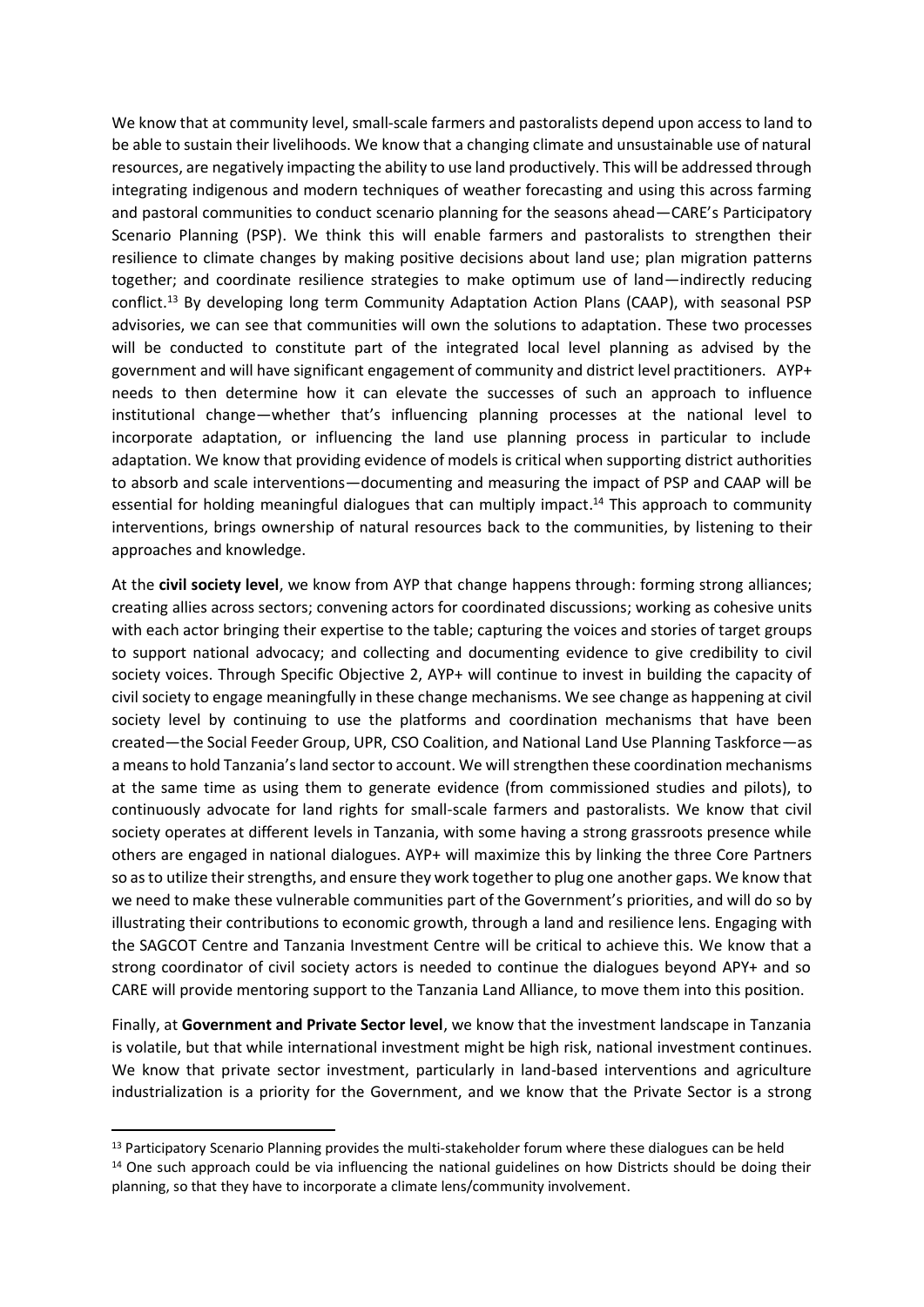influencer of both the Government and SAGCOT Centre priorities. We also know that pastoralist communities are seen as challenging to the Government from an administration perspective. From AYP we know that change happens by continuous dialogue, engaging these actors in platforms, and working with them to achieve their objectives in a way that is responsible and pro-poor. We will work with the Ministry of Land to conduct their first Annual Sector Review, as a means to support them in lobbying internally for increased budget. We also expect that evidence generated from communities regarding the link between tenure security and productive use of land will support the Ministry's argument that investment in land should be a priority for this administration. The Annual Sector Review will also enable Civil Society, under CARE and TALAs coordination, to develop advocacy messages around the land sector, and hold the government to account.

We know that the mainstreaming of climate change is yet to happen under the Ministry of Land. AYP+ can bring evidence to the Ministry of Land from the PSP and CAAP pilots, to demonstrate tried and tested models for integrating adaptation and scenario planning, into a land context. The National Adaptation Plan (NAP) should be sector led—AYP+ needs to play a role in including the land, agriculture, and livestock sectors, to ensure adaptation planning is responsible and maintains land rights for the rural poor. AYP+ will engage in influencing activities to ensure the NAP upholds land use planing, and that land rights issues are being lobbied for from a resilience and national economy perspective. At District Authority level, we expect to see change by developing District Multi-Stakeholder Forums, which will provide the space for localized land issues to be resolved by local means. These forums will also provide the platform needed for PSP—with PSP being the motivator that gets the forums started and keeps them going in line with seasons. Additionally, by bringing together Pastoralists, Private Sector and Government actors, we expect to improve the Governments' understanding of the benefits of investing in pastoral livelihoods, by linking them to markets through private sector partnerships. The creation of this platform will be piloted on a small scale, to document evidence and capture lessons learned.

#### *(b) Who and which factors - are the most important drivers of these changes*

The most important drivers of these changes are the three domains on which this programme framework is set: **The Community**—demanding transparency and accountability, and driving resilience strategies; **Civil Society**—organizing themselves appropriately to advocate for coordinated change and collecting the required evidence for advocacy dialogues; and **the Government—**who need to be responsive to the communities they govern, champion priorities for economic growth, and prioritize climate change within all sectors in general, and in land in particular. <sup>15</sup>

#### *(c) Where do we see resistance and where do we see support for these changes?*

.

We see support for these changes from: (1) Farming and pastoral communities, community based organizations (e.g.: the Land Rights Monitor Network, and faith based organizations) and civil society organizations that focus on small-scale farmer rights, land rights, pastoralism, climate change, and natural resource governance; (2) the Vice President's Office, for mainstreaming climate change within the Ministry of Land, and contributing to the National Adaptation Plan; (3) Local Government Authorities, for convening platforms to resolve land-based challenges locally; and (4) Private Sector

<sup>&</sup>lt;sup>15</sup> CARE Tanzania is intending to engage in similar interventions for the Livestock Policy under a Green Climate Fund (GCF) funded intervention. While the Livestock sector is obviously paramount for the pastoralists under AYP+, it will be too much for this programme to also take on climate change integration within another policy. AYP+ will however work closely with CARE Tanzania's portfolio of other aligned programmes to strengthen interventions.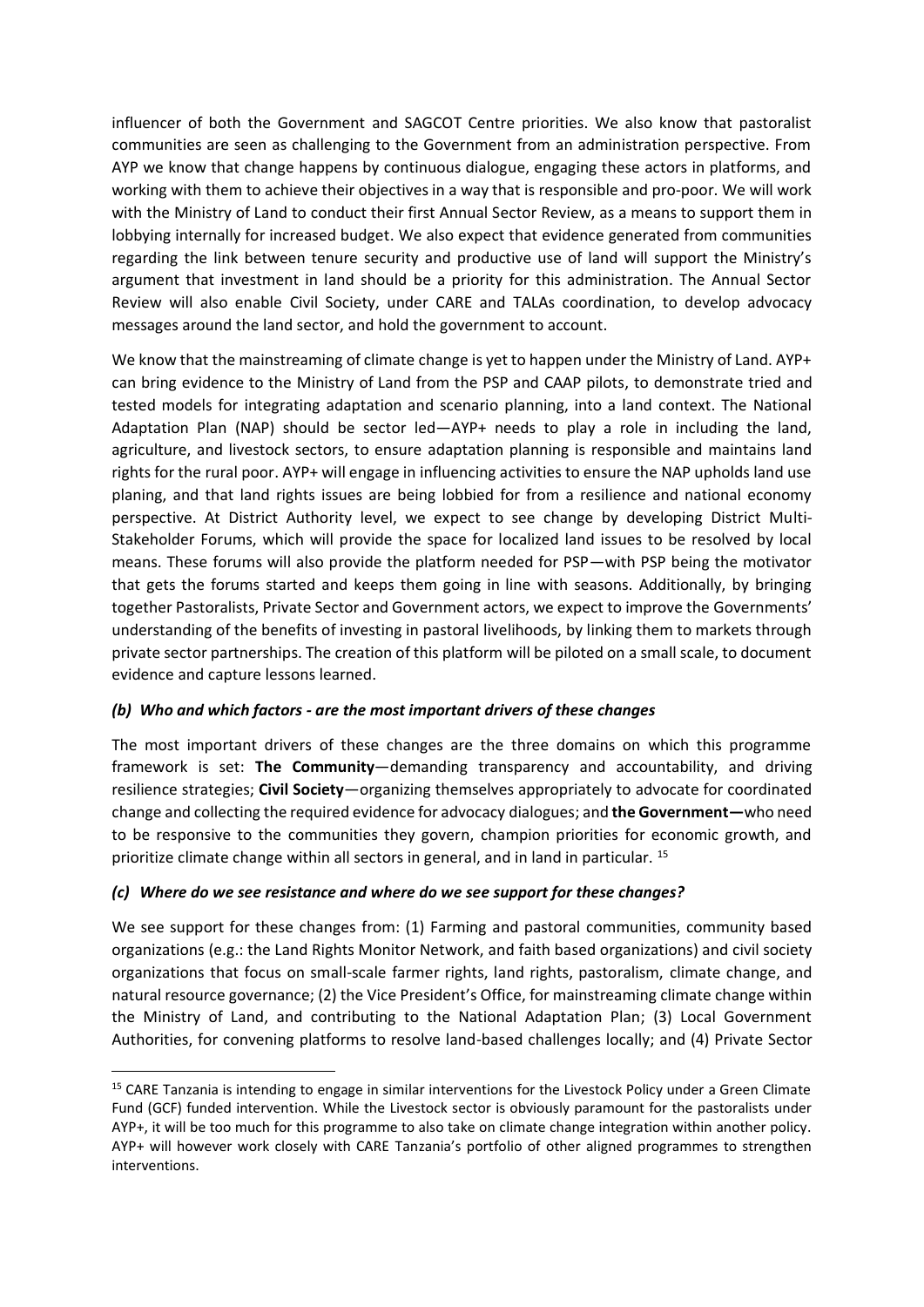that are looking to invest based on credible and reliable land information. We see potential resistance from: (1) the SAGCOT Centre, who appear to have purposefully positioned the Social (and Environmental) Feeder Groups<sup>16</sup> as an advisory, rather than collective that can hold the Centre to account; (2) the Tanzania Investment Centre, who will likely not want civil society involvement in investment decisions; and (3) the Government of Tanzania, for advocating for increased budget, focus and importance on the Ministry of Land; 4) the Ministry responsible for livestock who will be prioritizing modern livestock keeping against pastoralism<sup>17</sup>

#### *(d) What are the main opportunities for influencing change in the coming years?*

AYP+ has been designed with scale in mind, providing a number of opportunities to influence long term change and thus multiply the impact of the programme. From a **land perspective**, these include development of the Land Laws under the Policy Review and ensuring they remain gender equitable and pro-poor, as well as establishing the Annual Sector Review, which will provide the foundation for ongoing transparency and accountability of the sector. From the **perspective of climate change**, AYP+ can provide the foundation for innovative thinking around how scenario planning, resilience strategies, and adaptation plans, can all be streamlined within the Ministry of Land's approach to land use planning. It will also contribute to Tanzania's National Adaptation Plan process, ensuring it takes into account adaptation activities that are relevant to, and adoptable by, small-scale farmers and pastoralists, as well as the differing needs of women. When looking at **government priorities** under the 2016/17 to 2020/21 Tanzania Second Five Year Development Plan, industrialization for economic development is a stand out priority. AYP+ has the potential, through documenting and presenting evidence, to influence the engagement of small-scale farmers and pastoralists in this long-term vision.

## *(e) Our role: How will we<sup>18</sup> contribute to the changes? Who will we work with and seek to influence or build capacity of to create the hoped-for change*

The AYP+ strategy for influencing change will be a combination of delivering small-scale pilots at community level, alongside leveraging findings from both CARE's existing work in Tanzania and other actors, to build a strong portfolio of evidence and learning to support high level advocacy dialogues and influencing with key stakeholders. Stakeholders will include: National Land Use Planning Commission; Ministries of Land, Agriculture, and Livestock and Fisheries; SAGCOT Centre; Tanzania Investment Centre; and Ministry of Environment under the Vice President's Office.

CARE will work closely on this with core partners Haki Ardhi, TNRF, and PAICODEO—refer to section 7 for further details on what each partner will be responsible for leading on. AYP+ will continue to build the capacity of core partners, with a transition from focusing purely on organizational capacity building to incorporating technical capacity as well. AYP+ will provide mentorship support to strategic partners such as TALA, and national forums that will be leveraged to engage in national level advocacy—for example Forum CC and PINGO forum.

<sup>&</sup>lt;sup>16</sup> The Environmental Feeder Group is chaired by WWF (a strategic partner of CARE's) and has the mandate of bringing technical advice to SAGCOT and widening SAGCOT related environmental discussions with constituencies.

<sup>&</sup>lt;sup>17</sup> This resistance can be mitigated through review of the livestock policy by devising technical options for supporting sustainable pastoralist livelihoods, a critical intervention identified through the ongoing GCF programme design facilitated through NEPAD, IUCN and Ministry of Agriculture

<sup>18</sup> We being the core actors of AYP+: Haki Ardhi, PAICODEO, TNRF and CARE.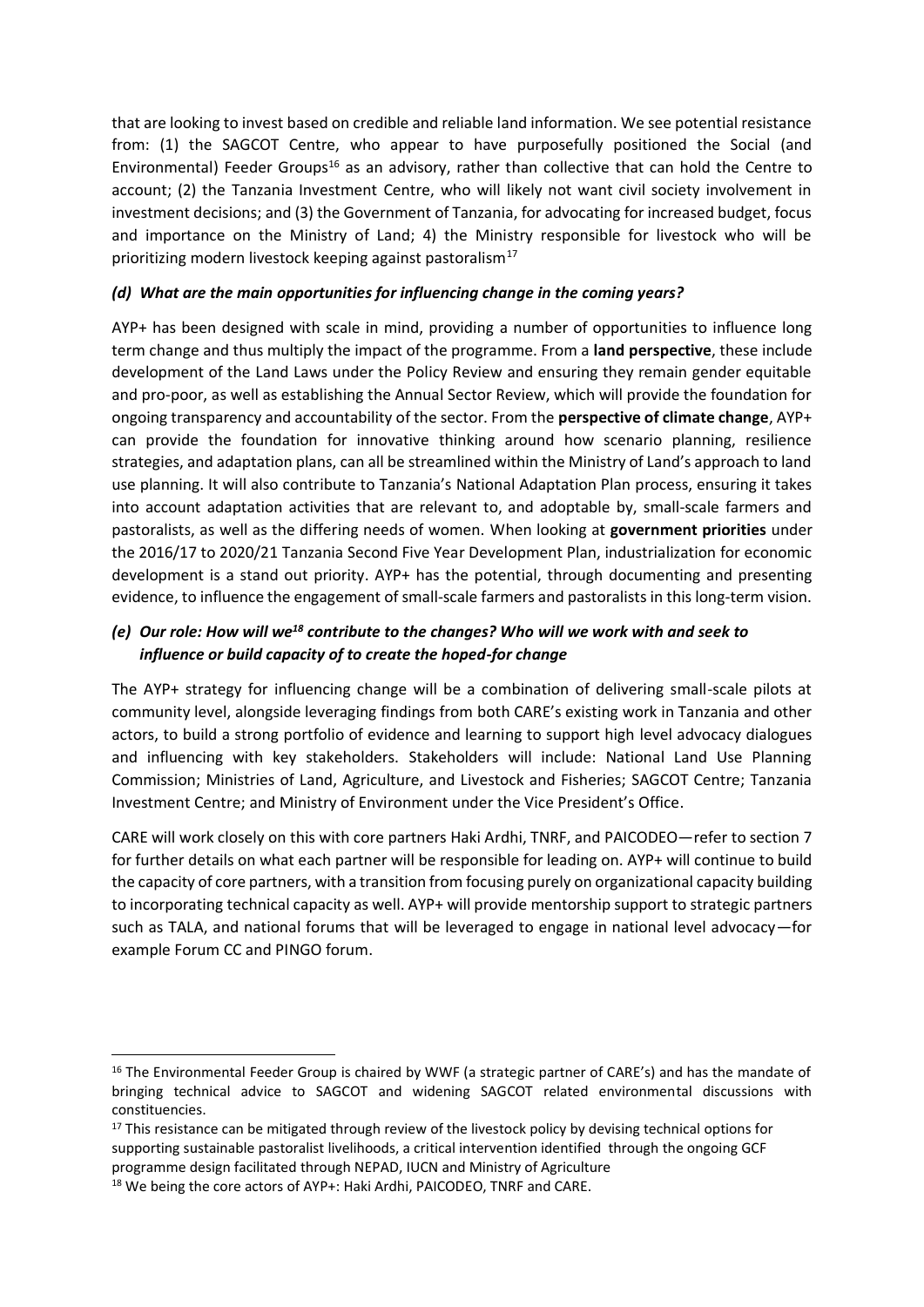# <span id="page-13-0"></span>5.0 PROGRAMME OBJECTIVE AND KEY OUTCOME AREAS

The overall objective, is that: *Active communities and civil society advocate for an inclusive and transparent land sector, strengthening the land tenure security and resilience of small-scale farming and pastoral communities—particularly women*. This aligns with CARE Denmark's overall objective of the *Realization of Right to Food*, through concentrating on the right to access, use, and own land—a critical component within the right to food.

Under this, sit three Specific Objective, which align with CARE Denmark's thematic areas of: Economically Empowered Communities, and Resilient Communities.

- *Specific Objective 1:* Communities are able to manage drivers of risk (climate change, natural resource governance, land access, and gender), and hold local government to account.
- **Specific Objective 2:** Strong networks of like-minded CSOs have the capacity and available platforms, to hold the Government and Private Sector to account on responsible, climate resilient, and inclusive land policies and actions.
- *Specific Objective 3:* A transparent and responsive Government (at both local and national level) is engaging small-scale farmers and pastoralists in climate sensitive land dialogues.

These three objectives align with the domains of Community (SO1), Civil Society (SO2) and Government/Private Sector (SO3) and are designed to illustrate the changes we want to see in those actors through the interventions we'll deliver that are within our control. The three objectives are positioned in a way to align with the interconnected nature of the CARE International Governance, Resilience and Gender frameworks.

The outcomes we expect to see under each of the specific objectives, along with their related activities, are as follows (and can also be reviewed under the annexed Results Framework). Please refer to the annexed Results Framework to see which Core Partner will be leading on each activity.

**Specific Objective 1:** Communities are able to manage drivers of risk (climate change, natural resource governance, land access, and gender), and hold local government to account.

**Outcome 1.1:** Existing community structures (LRMs, Loose Coalitions and Women's Networks) are solidified and strengthened, to prevent land-based conflict and engage communities in key land and, climate change and resilience discussions.

- Bring Land Rights Monitors, loose coalitions, and women groups together as a network, via: developing hamlet/village level platforms (HA, TNRF, PAICADEO)
- Develop an ICT platform for Land Rights Monitors, loose coalitions, and women groups to share experiences, log examples of both best practice and malpractice, receive information on national policies and guidelines, and learn how to best engage with investors (HA)
- Develop and deliver activism training to Land Rights Monitors (HA)
- Establish an annual Land Rights Monitors workshop for learning, and best practice (HA)
- Build capacity of LRMs, loose coalitions, women networks, and local government representatives in climate resilience, and to be facilitators of CAAP development and representation of communities at PSPs, as climate resilience and women's land rights champions (HA, P)
- Create a documented model for Loose Coalitions (TNRF)
- Provide training and technical support for PAICODEO to scale Loose Coalition model to additional districts (TNRF/P)
- Facilitate the organization of existing women's networks into structured networks that are engaging in key community dialogues and CAAPs processes (P)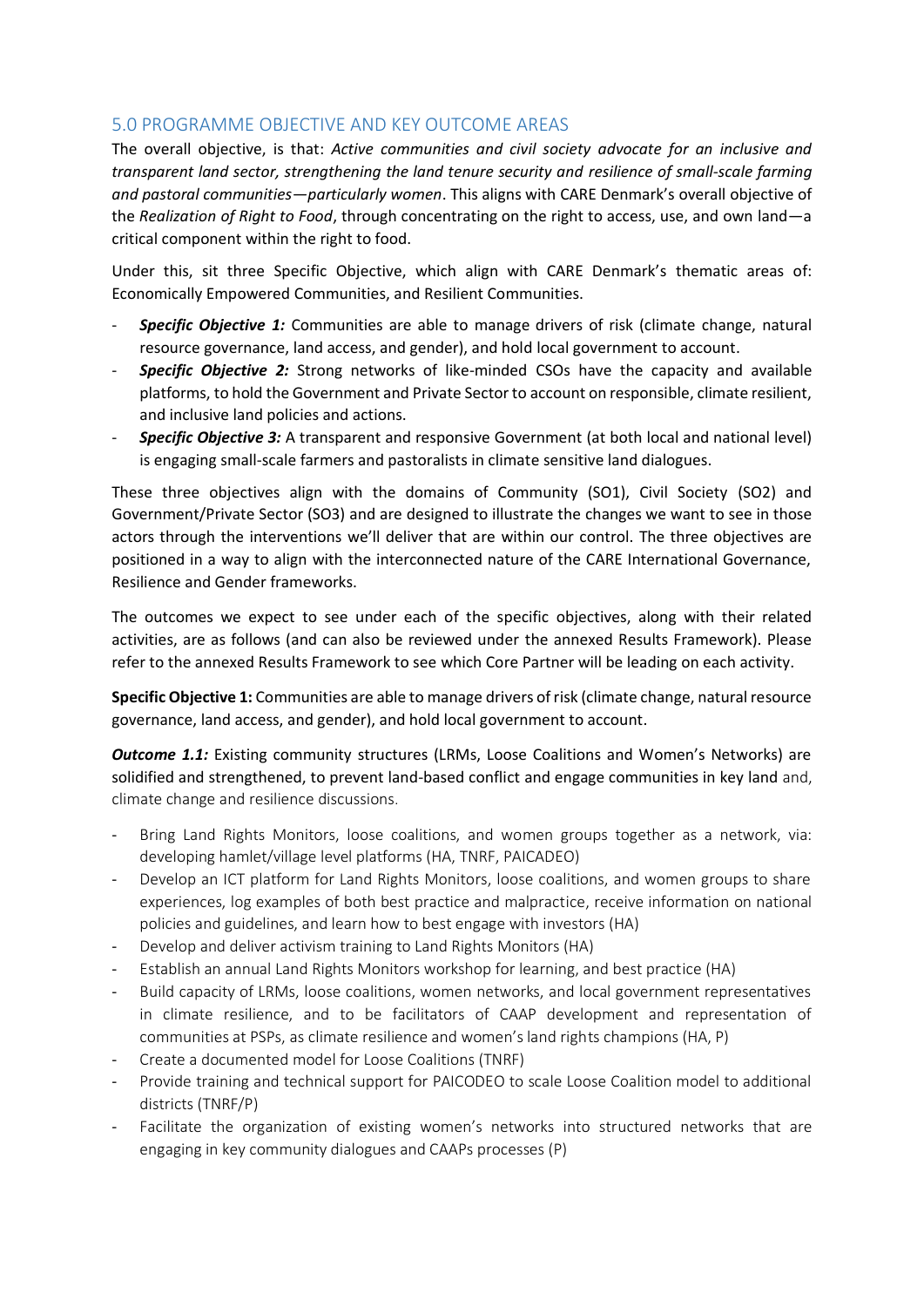*Outcome 1.2:* Communities are holding local government to account regarding: inclusive private sector investment, land use planning, and women's rights

- Sensitization delivered by Land Rights Monitors, paralegals, and women groups to communities particularly focusing on getting community members to attend village meetings, and contribute to village meeting agendas on land rights, climate change and resilience (HA)
- Monitoring follow-up of village council meeting actions by community members (HA)
- Monitoring implementation of Village Land Use Plans (new and existing) (HA)
- Communities engage in Village Council processes to develop Natural Resource Management bylaws (HA/P)
- Empowerment and entrepreneurship<sup>19</sup> trainings are delivered to women community members, women Village Committee members, and women Ward Councilors (to build the leadership skills of women to engage in land use planning and CAAP processes) (CARE)
- Communities report incidences of land rights violation in village/ward councils (HA)

# **Outcome 1.3:** Communities are actively participating in developing, implementing and monitoring Community Adaptation Action Planning<sup>20</sup>

- Conduct Gendered Climate Vulnerability Capacity Assessment including drivers of risk (G-CVCA) and local knowledge capacity(P/TNRF)
- Develop Adaptation plans (using CAAP methodology and in the same locations where PSP will take place) that support co-existence of agriculture and pastoralism to optimize community resilience opportunities (P/TNRF)
- Facilitate community exchanges to strengthen learning on resilience techniques (including sharing CAAPs) (P/TNRF)
- Develop village level by-laws to institutionalize regular review and re-planning possibly linked to seasonal PSPs, to ensure flexible and responsive actions as the climate and other factors change over time (P/TNRF)
- Document the G-CVCA and CAAP process and outcomes, to use in national adaptation and land planning dialogues (P/TNRF)

# **Outcome 1.4:** Indigenous and modern methods of weather prediction are being used in parallel in scenario planning, to support farmers and pastoralists to respond to changes in climate in a harmonious way

(As part of the GCVCA) identify traditional weather forecasters from both farming and pastoral communities and document indigenous weather forecasting practices to feed into Natural Resource Management and Governance dialogues. (P/TNRF)

**Specific Objective 2:** Strong networks of like-minded CSOs have the capacity and available platforms to hold the Government and Private Sector to account on responsible, climate resilient, and inclusive land policies and actions

<sup>19</sup> Entrepreneurship is to be leveraged by linking Women's Networks into other CARE Tanzania VSLA focused interventions.

<sup>&</sup>lt;sup>20</sup> NB: the CAAP process includes developing implementation plans which the community spearheads. There are therefore no specific implementation activities under AYP+ framework.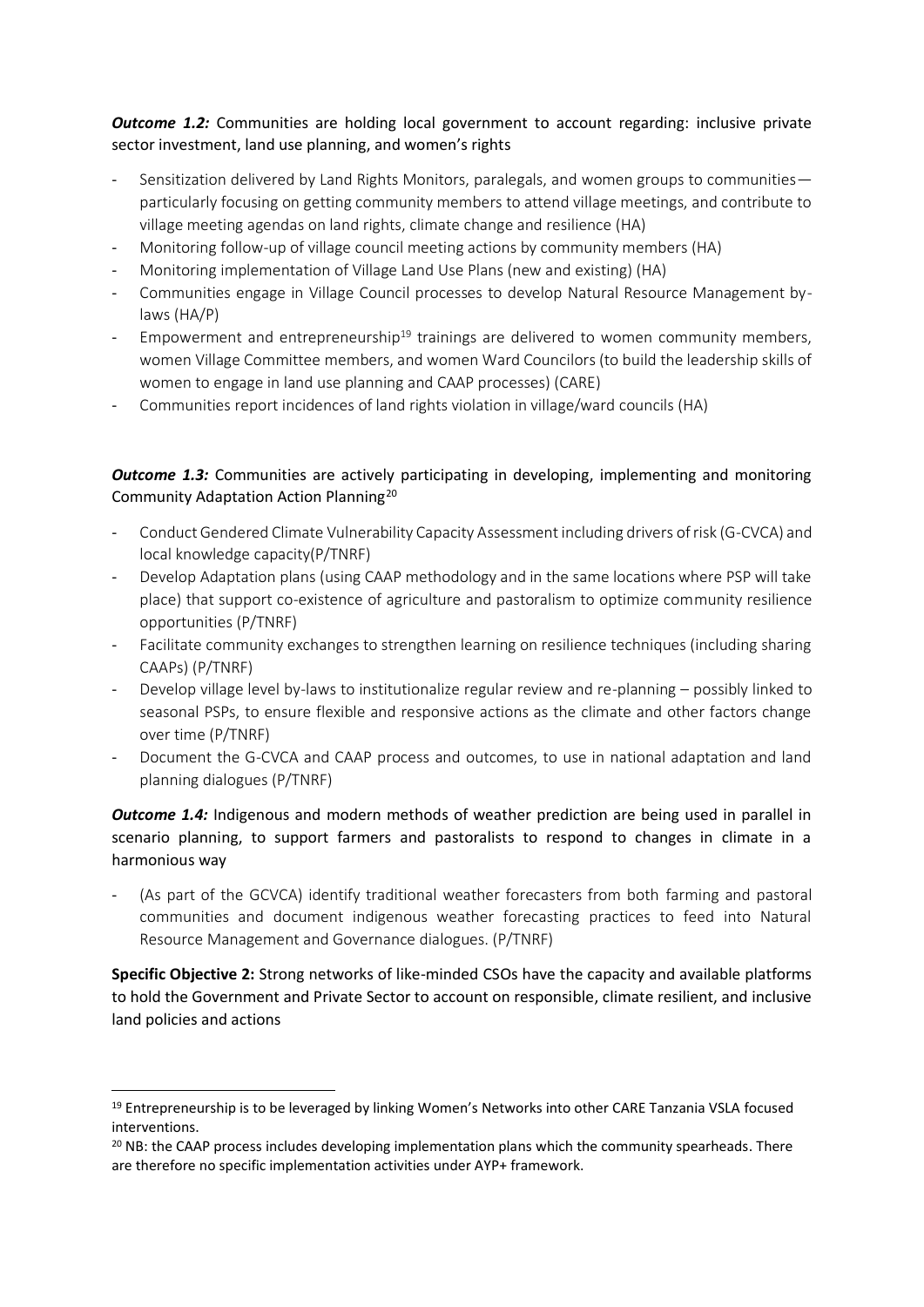*Outcome 2.1:* Tanzania has a strong land alliance to advocate for farming and pastoral land rights

- Provide coaching support to TALA to take over the SAGCOT Social Feeder Group
- Facilitate TALA's engagement in, and leadership of, national land dialogues.

# **Outcome 2.2:** Capacity building on climate resilience, women's rights, and sustainable land use  $m$ anagement<sup>21</sup>

- Develop and deliver Capacity Development Plans for each Core Partner (x3) (CARE)
- Deliver tailored and ongoing trainings to Core Partners on climate change, resilience, CAAP, PSP, women's rights, and land use management. (HA—land / TNRF—climate / CARE—gender)
- Work with the Tanzania Gender Networking Programme (TGNP) to provide land rights training to their members (CARE/HA)

**Outcome 2.3:** Civil society organizations addressing land, climate resilience, and gender, have strong platforms and linkages for co-ordination.

- Facilitate the brokering of vertical linkages between likeminded grassroots and national civil society organizations to strengthen policy advocacy dialogues (CARE)
- Support likeminded organizations to work together on advocacy campaigns and policy dialogues (CARE)
- Convene and coordinate quarterly Social Feeder Group meetings (CARE/TALA)
- Coordinate continued input to the Land Policy Review process (CARE/TALA)

Deliver advocacy activities with SAGCOT Centre to progress the Social Feeder Group from being an advisory body, to a body that can hold the centre to account (CARE/TALA)

Outcome 2.4: Civil Society is using community focused evidence and documentation to strengthen national land dialogues on: (1) responsible investment; and (2) climate resilience and women's rights in supporting inclusive and resilient land use planning.

- Use evidence from Specific Objective 1 as inputs to CSO advocacy (all)
- Conduct Gender analysis of the Tanzania land sector to contribute to overall program implementation and advocacy
- Identify examples of best practice in sustainable and inclusive land-based investment (both national and international investors), document, disseminate, and use as an advocacy tool (CSO Coalition)
- Commission and conduct reports/studies to use as advocacy tools (CSO coalition)
- Monitor existence and relevance of Tanzania Investment Centre's Responsible Investment Guidelines (SFG)
- Monitor implementation of Responsible Investment Guidelines and advocate for private sector land-based investment to be climate sensitive (SFG)
- Collect and use strong case studies from the field (on effective and ineffective implementation of land policy) to support advocacy objectives (CARE+partners)

**Specific Objective 3:** A transparent and responsive Government (at both local and national level) is engaging small-scale farmers and pastoralists in climate sensitive land dialogues

<sup>&</sup>lt;sup>21</sup> The purpose of which is to ensure CSO advocacy is fully informed of the realities and best practices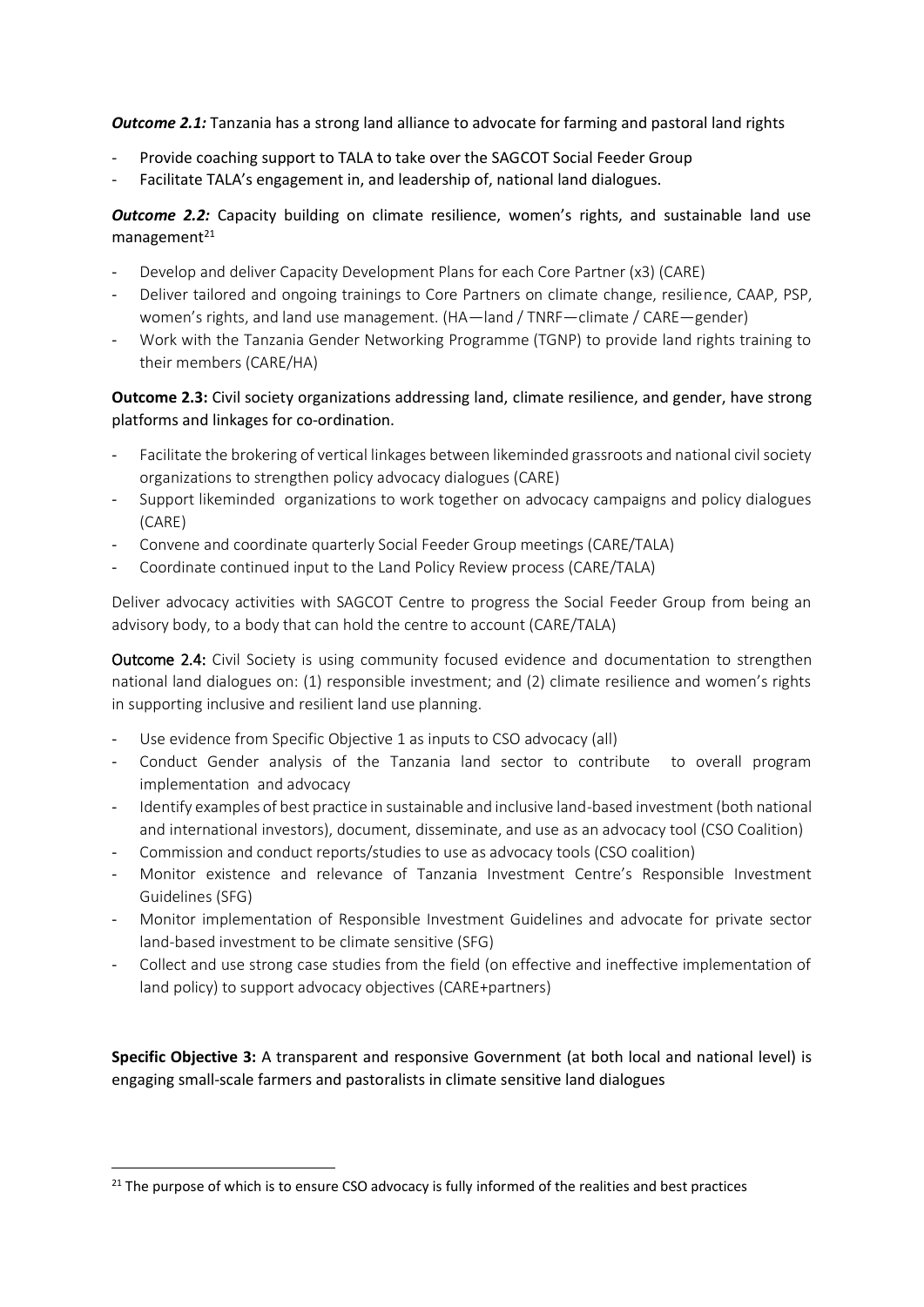**Outcome 3.1:** Spaces are created for Government, civil society, private sector, and communities to create localized solutions to land investment and challenges

- Establish District Multi-Stakeholder Forums (HA/P/TNRF—each to lead based on their key locations)
- District Multi-Stakeholder Forums meet bi-annually (HA/P/TNRF—each to lead based on their key locations)
- Training delivered to Village Councils, Traditional Leaders and Opinion Leaders on land rights to create an enabling environment for Land Rights Monitors (HA), and Loose Coalitions (TNRF/P)
- Conduct Participatory Scenario Planning (PSP) in identified pilot districts including local weather forecasters (P/TNRF)
- Pilot the creation of a platform to convene Pastoralist, Private Sector, and Government actors (with the purpose of addressing economic impact of pastoral communities, through strengthening their land rights) (TNRF/P—with support from CARE)

# **Outcome 3.2:** Tanzania's land sector is transparent and accountable to communities' needs

- Secure agreement to conduct an Annual Sector Review for Land (CARE)
- Secure financing from other key actors and development partners to establish the Annual Land Sector Review (CARE)
- Agree priority areas with Civil Society to include within the review (HA/P/TNRF)
- Conduct analysis on the land sector to feed into the Annual Sector review (HA/P/TNRF)
- Develop key messages from the Annual Sector Review to establish suitable advocacy campaigns throughout the year (CARE/HA/P/TNRF)
- Hold follow-up meetings to document progress against commitments (HA/P/TNRF)
- CSO Coalition monitors development and implementation of the Land Law amendments (following approval of the revised Land Policy) to ensure women's access, use and ownership of land (HA/P/TNRF—plus wider CSO Coalition inputs)
- Engage in Climate Change budget tracking (with Forum CC/CCAFS), and Gender Sensitive budget tracking (with TGNP) through sharing community priorities (HA/P/TNRF)

*Outcome 3.3*: Successful climate change and adaptation strategies are mainstreamed within the land sector at district and national level.

- Evidence collection and documentation of PSP and CAAP processes, outcomes, and lessons learned (P/TNRF)
- Share documented evidence with Climate Change networks to influence mainstreaming and financing of adaptation planning and adoption strategies (TNRF/P)
- Invite Climate Change Networks and mainstream actors (e.g.: Government actors and Development Partners) to communities implementing PSP and CAAP, to witness outcomes in person (P)
- Use evidence and learnings from CAAP to engage in policy dialogues on how community adaptation priorities can be integrated into district planning processes (P/TNRF)
- Climate Change Networks and Core Partners use both insights from communities and proven and effective models to engage in Tanzania's National Adaptation Plan (NAP) development process (P/TNRF)
- Monitor that mainstreaming of Climate Change has been incorporated within Natural Resource management policies such as agriculture, land use guidelines, livestock policy they have actions for implementation (P/TNRF/CARE)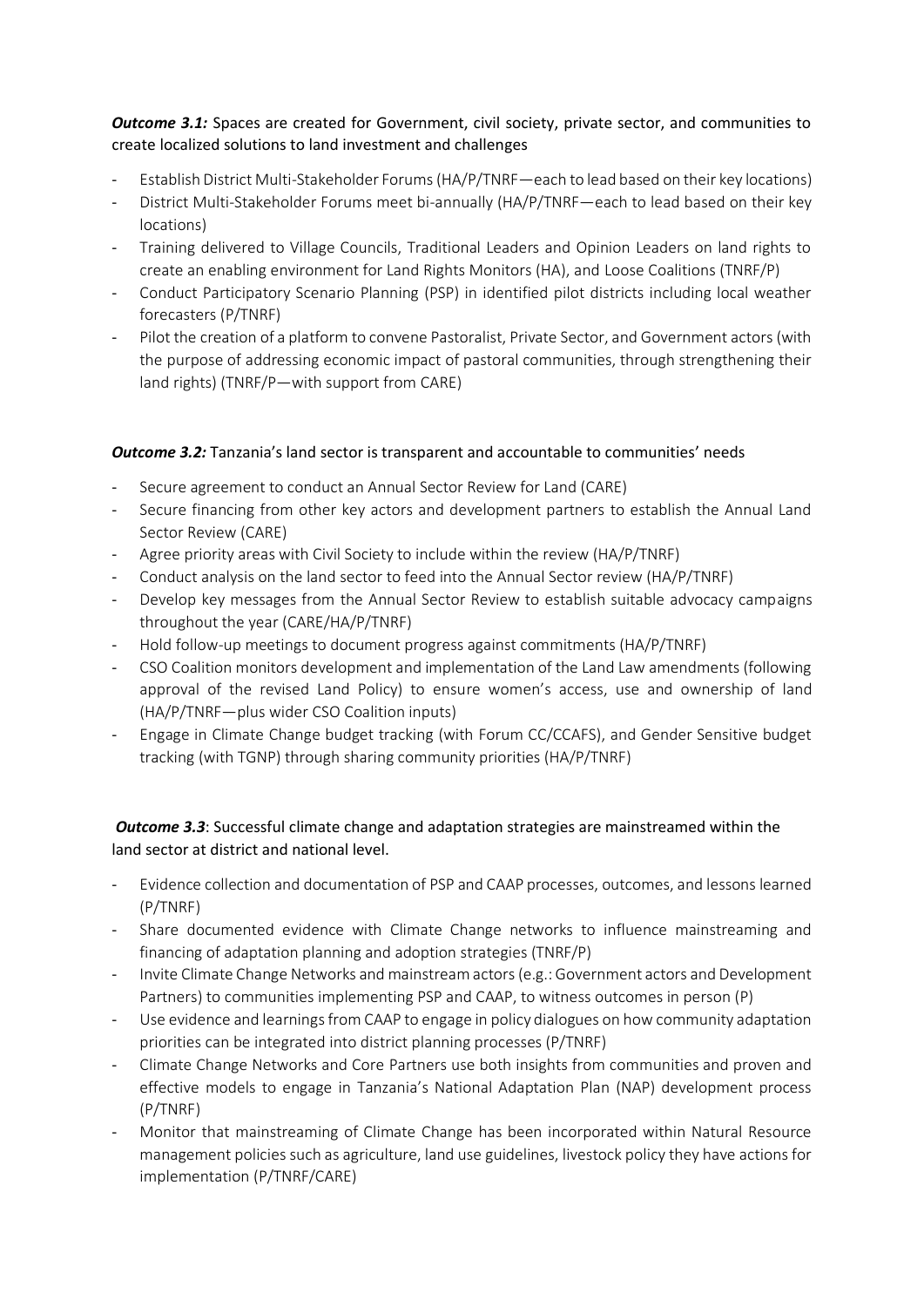Advocate for climate change to be prioritized within the Ministry of Land (land Use dialogue guideline and strategies), and support development of an actionable climate change strategy (P/TNRF/CARE)

# <span id="page-17-0"></span>6.0 IMPACT GROUP

.

AYP+ will prioritize two impact groups—small-scale farmers and pastoralists, with a distinct focus on women. These two groups are dependent on land and natural resources and provide the vast majority of the nation's food security, yet they are exposed to challenges that hamper their resilience, particularly in light of climate change.

The impact group will be reached through both direct and indirect means, via community engagement and national level advocacy respectively. The community level engagement will be spearheaded by core partners' entry points—which include Haki Ardhi's Land Rights Monitors and PAICODEOs Women's Networks—as well as through the Participatory Scenario Planning and Community Adaptation and Action Plan processes (which are led by community members). The Land Rights Monitors will be responsible for community sensitization on land rights, while both Land Rights Monitors and Women's Networks will be involved in: mobilizing communities to engage in CAAP and PSP processes; engaging communities (particularly women) in village meetings and development of by-laws; and social accountability mechanisms. There will be empowerment trainings delivered (by CARE) to women community members, women Village Committee members, and women Ward Councilors, as a means to strengthen their ability to advocate for women's land rights at a local level.

TNRFs Loose Coalitions will not be leveraged as an entry point per se, but will be scaled by PAICODEO as an example of a proven model that reduces conflict between pastoralists and farmers. This will in turn provide another entry point for programming.

The national level activities—including engagement in the Land Policy review, National Adaptation Planning, mainstreaming of climate change within the Ministry of Land, Annual Sector Review, SAGCOT Centre and all high-level advocacy dialogues—will have the voice of the target group at their core, and will be the predominant means through which CARE Tanzania intends to multiply its impact, and indirectly reach millions of small-scale farmers and pastoralists in Tanzania. These national mechanisms—particularly the Annual Sector Review—aligns with AYP+ focus on social accountability.

The priority locations for interventions have been selected based on: (1) locations of our partners, so as to ensure strongly developed relationships with communities and officials; and (2) priority areas for private sector investment and large-scale agriculture (e.g.: SAGCOT corridor), and government strategic priorities (e.g.: Dodoma<sup>22</sup>). The intervention areas will be: Dodoma, Manyara, Morogoro, Iringa and Mbeya Regions.<sup>23</sup> See Annex B for a map of Tanzania with highlighted intervention regions.

The intervention regions are recognized for having a blend of farming and pastoral communities, rather than being heavily focused on either one or the other. The specific districts and villages that AYP+ will concentrate on will be determined during inception with partners—priorities to consider will

<sup>&</sup>lt;sup>22</sup> While Dodoma is Tanzania's capital, it has to date been used only when Parliament is sitting—all ministries offices, and high-level meetings take place in Dar es Salaam. Under the new administration there is a plan for all Ministries to move to Dodoma in the coming years. This will likely lead to an increased number of development partners and other stakeholders conducting more work out of Dodoma, in time.

<sup>&</sup>lt;sup>23</sup> While PAICODEO also work in Tanga and Coast Regions, these have been removed as priority locations for now to ensure programming has focus and aligns with CARE Tanzania strategic presence in country. If any critical land and/or climate issues arise in these locations, the programme can react to engage in these localities.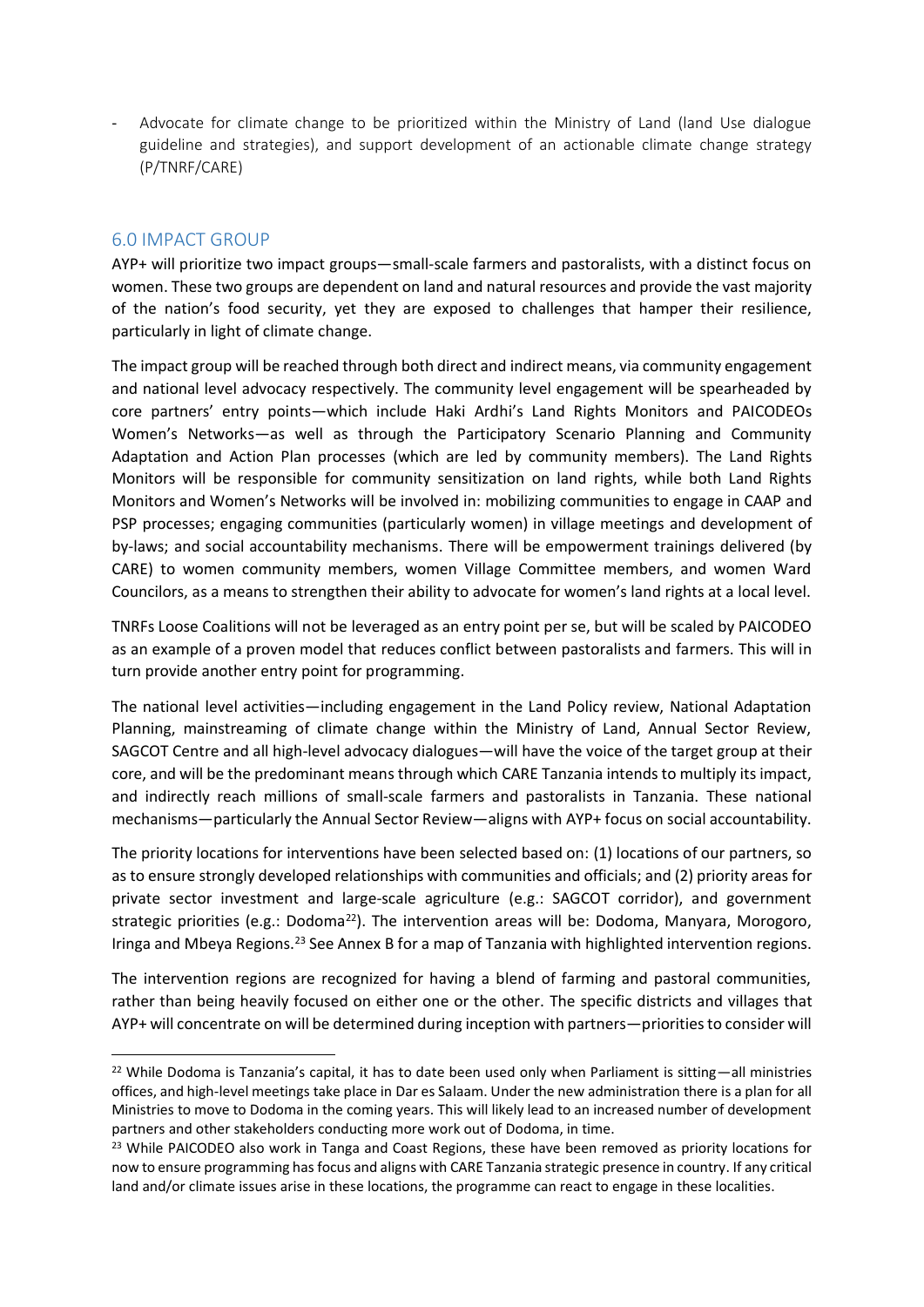be: socio-economic, environmental and land use contexts; partner presence; and proximity of districts from one another (for example if CAAP and PSP can be implemented in neighboring districts the planning can be better coordinated and more impactful).

# <span id="page-18-0"></span>7.0 PARTNERS

CARE has identified three **Core Partners,** through a process of researching, speaking to, and engaging a wide range of civil society actors in the design process. Based on strength of their interventions in line with AYP+'s overall objective finalized partners are:

**Haki Ardhi:** a national civil society organization with a core focus on land rights. Their priority areas of focus will be: (1) Managing the Land Rights Monitors, including their role in community sensitization, community activism, monitoring of village committee actions, social accountability through monitoring, and community mobilization in adaptation activities; (2) Developing a cohesive network of Land Rights Monitors, via an annual workshop and ICT—the purpose of which is to increase their access to information on land laws, support their ability to work more cohesively together, and strengthen documenting and reporting of land violations for civil society to act on; (3) Establishing Women's Land Rights Champions; (4) Training village leaders, opinion leaders, and traditional leaders on land rights; (5) Monitoring implementation of land use plans, and revised land laws under the Land Policy; (6) Providing training to other civil society partners on land rights; and (7) Feeding into national dialogues via the Social Feeder Group and advocacy campaigns.

Our justification for partnering with them is that there is a need to consolidate the work done to date on the Land Rights Monitors to create a sustainable and cohesive network of monitors that can continue to hold local authorities to account. They have strong capacities as a partner, are well respected in the Tanzania land sector, and will play a critical role in creating strong vertical linkages between communities and national dialogues. They played a strong role in the first four years of AYP, and while the priority will likely not fall fully on them in AYP+, the first 18-24 months will be spent consolidating the work done to date. This is a partner that will likely be reviewed at mid-term.

*PAICODEO—Pastoralists Indigenous Community Development Organization:* a national civil society organization with a core focus on land rights (particularly for pastoralists) and climate change/natural resource governance. Their priority areas of focus will be: (1) Collecting and documenting indigenous weather forecasting methods for national dialogues; (2) Implementing CAAP and PSP in pilot districts and subsequent evidence collection, documentation and advocacy dialogues; (3) Community exchanges regarding natural resource management and adaptation; (4) Piloting establishment of the Pastoralist/Private Sector/Government platform, and documenting evidence; (5) Monitoring implementation of land use plans, and revised land laws under the Land Policy; and (6) Feeding into national dialogues and advocacy campaigns.

Our justification for introducing PAICODEO to the Programme is that they have strong grassroots foundations, with a well mobilized mass of community members via Women's Networks. This provides them with a strong advocacy platform for women to address climate variabilities at community and even household level. They have a core focus on retaining traditional knowledge, and an emerging strength in climate change which can be harnessed through alignment with TNRF (core partner #3). Their organizational capacities are not as strong as those of the other core partners, and so focus will need to be on building their organizational strength concurrently to delivering activities. They are well respected by other partners (e.g.: International Working Group for Indigenous Affairs—IWGIA), and a project visit has confirmed a strong community base that AYP+ can really benefit from.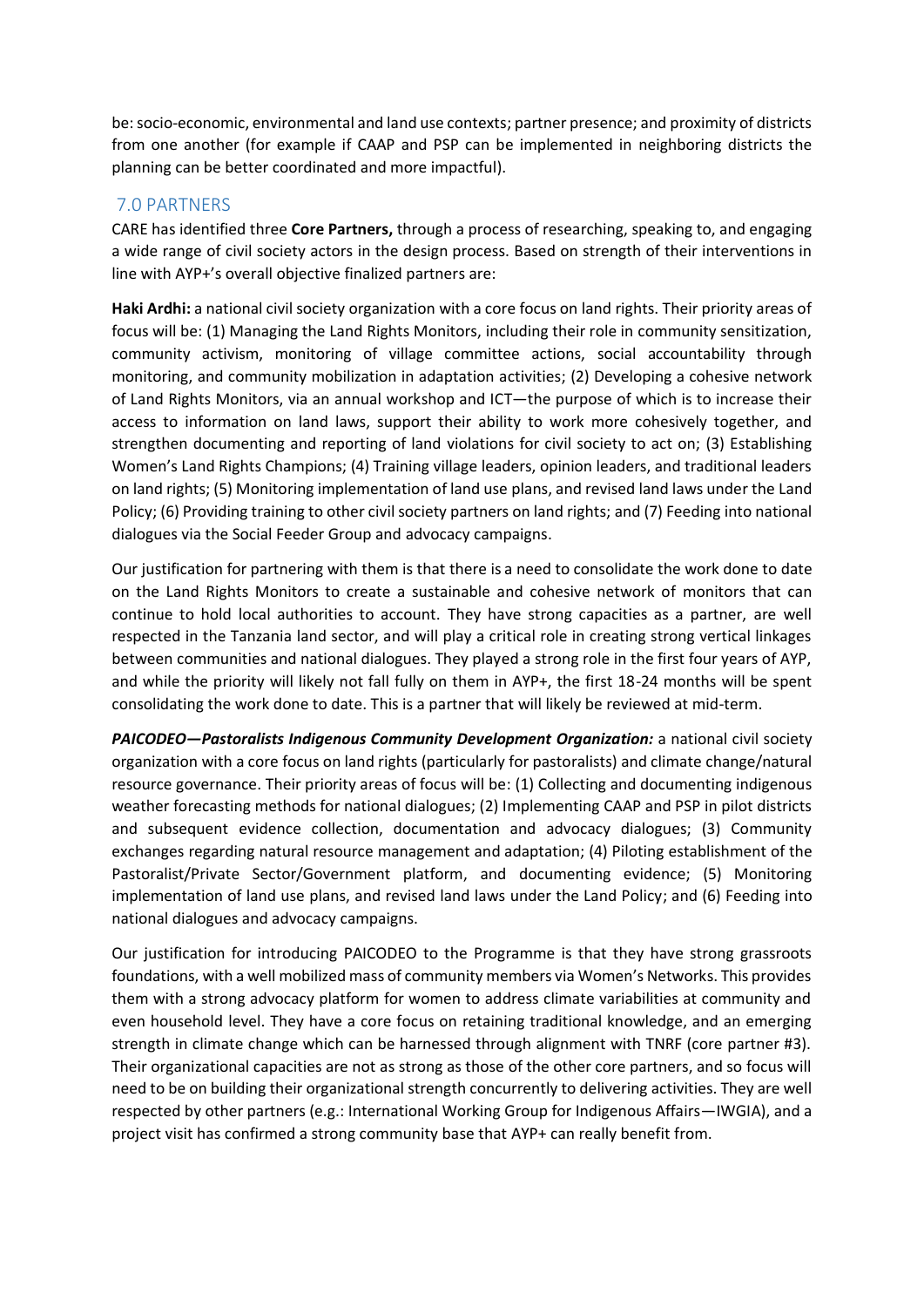*TNRF—Tanzania Natural Resource Forum:* a national civil society organization with strengths in climate change and natural resource management. While they lack grassroots entry points, they have strong national and international links. CARE therefore anticipates PAICODEO and TNRF working as complimentary partners with PAICODEO bringing the mass from community level and elevating it to TNRFs platforms for larger scale traction. TNRF in return have strong technical expertise in climate change and natural resource governance, as well as some robust models that they can be sharing and scaling within PAICODEO to strengthen their technical capacity.

With this in mind, TNRF will lead on: (1) Documenting the Loose Coalition model and providing training and technical support to PAICODEO to scale the model to additional districts; (2) Engaging in the CAAP and PSP processes along with documenting the processes and outcomes for national dialogues and engagement; (3) Providing training to other civil society partners on climate change; (4) Piloting establishment of the Pastoralist/Private Sector/Government platform; (5) working with climate change networks to influence budgets and policy; (6) Monitoring mainstreaming of climate change under the Ministry of Land; (7) Using the National Land Use Planning taskforce to influence integration of climate adaptation and resilience into the Integrated Land Use Planning guidelines and processes; and (8) Feeding into national dialogues and advocacy campaigns.

Our justification for focusing on TNRF as a core partner is: their scalable models (such as the Loose Coalitions that had strong impact within the first phase of AYP); their technical expertise in climate change and natural resource governance; and the national and international networks they're engaged in (including IIED) which will strengthen local to global linkages. Their existing programme portfolio aligns well with AYP+, as does their vision to scale Loose Coalitions to reduce land-based conflict in Tanzania.

Refer to the annexed Results Framework to see exactly which partner will be engaging in each activity. There are numerous activities that each partner will work on simultaneously—this is most apparent under Specific Objective 3, where they'll each be engaging in the national advocacy dialogues. The results framework also shows high cross-over between PAICODEO and TNRF, illustrating how they'll work together leveraging their respective community and national networks and entry points.

Alongside these core partners, CARE will play a role at national level continuing to: convene civil society via the Social Feeder Group, building the capacity of the *Tanzania Land Alliance (TALA)* as a long-term sustainability strategy for a strengthened and engaged civil society, building capacity within partners on gender, driving the Annual Sector Review, and engaging in policy dialogues. Some of the activities under the results framework will fall collectively to platforms such as the Social Feeder Group—e.g.: commissioning reports and evidence collection—while others will fall to more **Strategic Partners**, who CARE will look to engage with on advocacy dialogues and research pieces to build longterm strategic engagements. The three identified strategic civil society partners, are: *TALA, Forum CC* and *PINGOs Forum*. The latter two are member based, and they each have a strong advocacy voice with a track record for successful influencing and policy engagement. CARE has engaged both organizations during the design process, and sees their added value in: their respectability, successful track-records, ability to leverage community evidence for national dialogues, and their membership structures. In return the value add to these partners from AYP+ will be the grassroots insights, voices, and community models which will help to embed real-time needs within national dialogues, and present tried and tested solutions. CARE will also bring a strong gender lens to these partnerships. AYP+ will enter into Memorandum's of Understanding with these partners for specific tasks, and will allocate budget to support with evidence generation and engagement in national dialogues.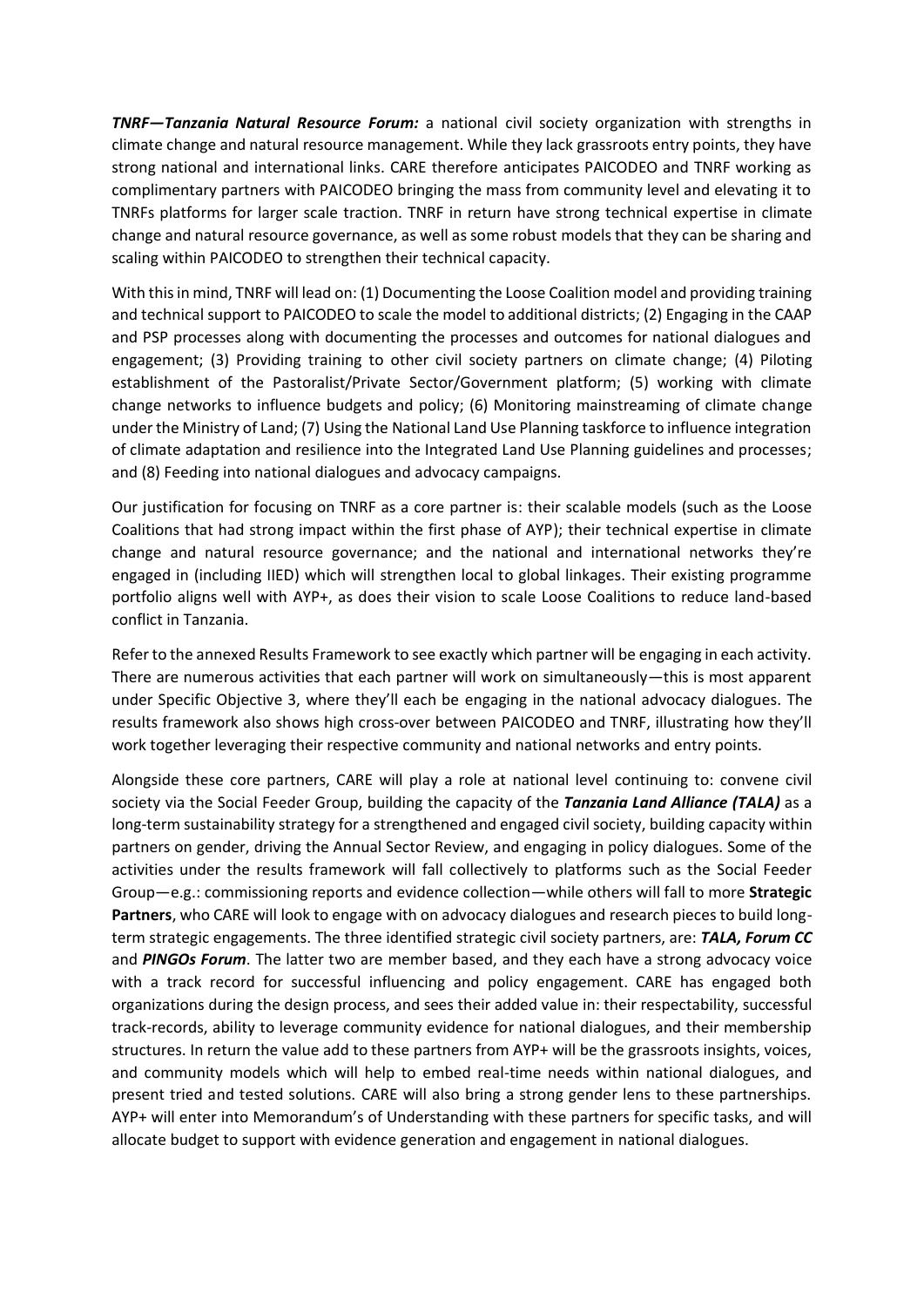Due to the wealth of actors engaged in Tanzania's land sector, there are numerous additional strategic partners to engage with over the course of the programme, including the following seven *Government Ministries*: Ministry of Land, Housing and Human Settlements; Ministry of Agriculture; Ministry of Livestock and Fisheries; Ministry of Natural Resources and Tourism; Vice Presidents Office—Division for Environment (responsible for mainstreaming of climate change); President's Office—Regional Administration and Local Government; and Ministry of Health, Community Development, Gender, Elderly and Children.

While not Government ministries, the *National Land Use Planning Commission*, *Tanzania Investment Centre* and *Tanzania Meteorological Agency* all report directly to the Ministry of Land, Ministry of Finance, and Ministry of Works, Transport and Communications respectively and are thus heavily political. In the same league to some extent, is the *SAGCOT Centre*—while an independent private sector entity, the SAGCOT Centre is intrinsically linked with the Government's strategy for industrialization and economic growth, and is an example of Public Private Partnerships in play.

Coming down to the level of *Local Government*, there will be strategic alignment with village, ward, district and regional level authorities, including Village Councils, Village Committees, Ward Councilors (who lead budgeting priorities), Ward Tribunals (responsible for mediation of land conflict), District and Regional Commissioners—particularly Directors responsible for Agriculture, Livestock, Environment, Land, Planning, and Community Development. In parallel to the official structures, are *Traditional Leaders*—responsible for coordinating village dialogues and decision-making processes.

Other strategic partners that AYP+ will engage with, include *Development Partners*—predominantly DANIDA, SIDA, DFID, USAID and the World Bank, who are all engaged in land-based interventions.

Under strategic partners, AYP+ will engage in a number of **platforms** including:

- The **National Land Use Plan Taskforce**, which CARE co-chairs with the Commission
- The *Land Use Dialogue*—a new platform funded by the International Union for Conservation of Nature, of which CARE is a co-chair (representing CSOs), and SAGCOT Centre is the secretariat.
- The *National Engagement Strategy* of the *International Land Committee*: NES/ILC
- **Tanzania Gender Networking Programme** (TGNP)—a new platform that convenes women members of Parliament. The TGNP has agreed to look at land as a priority issue—a Terms of Reference will be developed within this programme for how they can engage in and support AYP+
- **Policy Forum**—a national platform, of which CARE is a member, through which to hold policy dialogues with development partners and government officials
- Land Portal—an online portal to which CARE can contribute to national, regional and international land dialogues
- *African Peer Review Mechanism* (APRM), a self-assessment on the state of Tanzania's governance

There is also the potential to engage in **international platforms** including the *Universal Periodic Review* (UPR) process in 2019, and the *World Bank Annual Conference on Land and Poverty*, which AYP is scheduled to present at in May 2018.

# <span id="page-20-0"></span>8.0 APPROACHES

AYP+ has been designed with a number of core approaches in mind to strengthen the impact of interventions, key of which are:

**Designing for scale**, which includes: piloting solutions from which we'll document evidence to be elevated into mainstreamed processes (e.g.: CAAP); delivering activities through key actors, that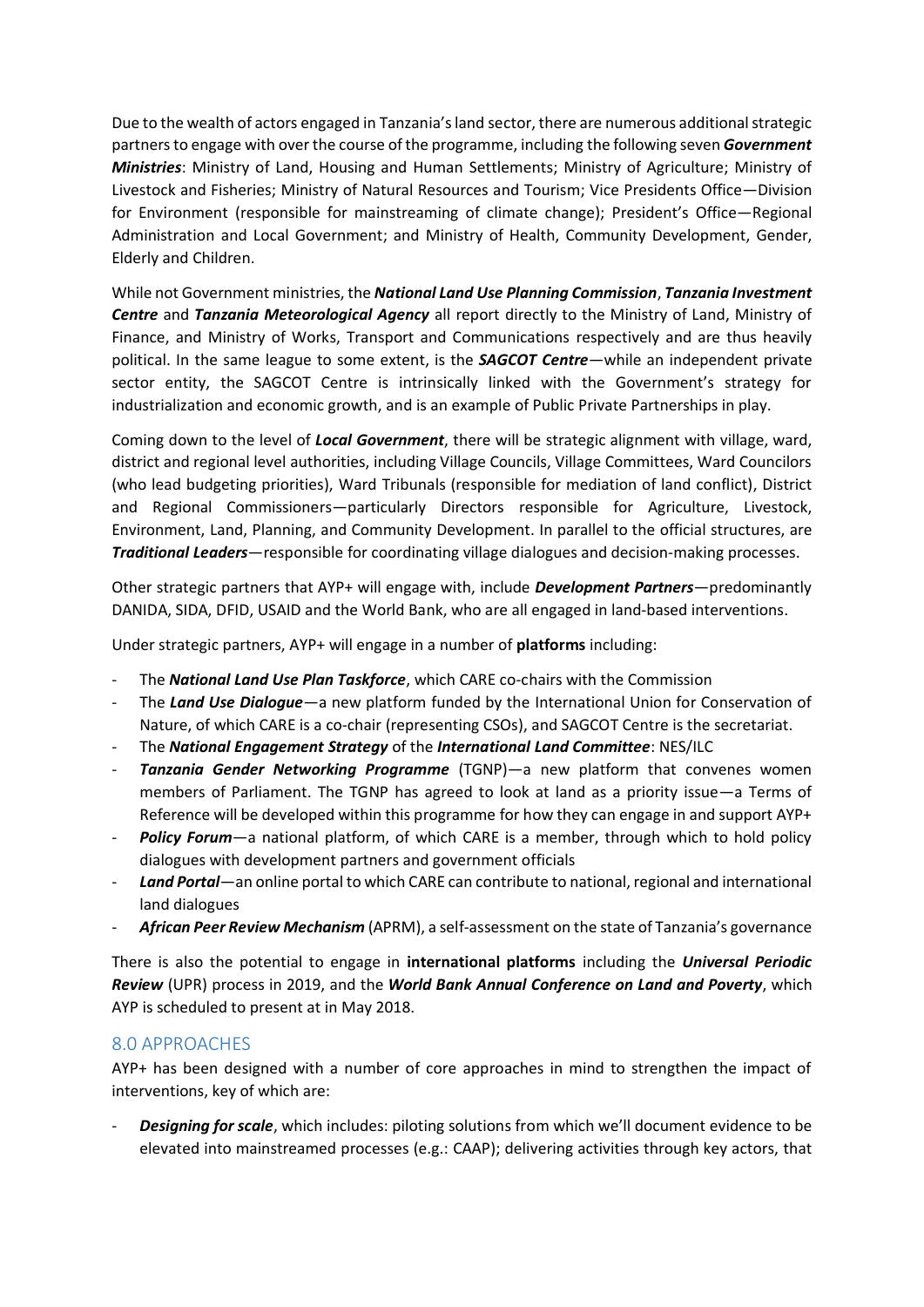can then be meaningfully scaled by institutional systems (e.g.: the TMA, and District Authorities); and piloting opportunities that can strengthen systems in the long term (e.g.: PSP)

- *Evidence and documentation* to strengthen and validate national dialogues, policy engagement, and influencing strategies. Coupled with this, is the approach of propelling community voices into national dialogues.
- *Integrating Frameworks,* specifically CARE's Gender, Resilience and Governance frameworks
- *Spaces and Platforms*: Utilizing, strengthening, and developing constructive spaces for dialogue

#### <span id="page-21-0"></span>8.1 Partnership

.

Partnerships are critical for AYP+ to formulate appropriate and sustainable linkages within the land sector. (1) *Vertical linkages* between local level groups and national/international processes (such as the UPR), and (2) *Horizontal linkages*, encouraging partners to work jointly on advocacy initiatives with other likeminded organizations and with national coalitions (e.g.: TALA).

AYP made good headway in working through partners to implement core programme goals, with good outcomes in civil society strengthening—such an approach will be continued within AYP+. Due to changes to core partners in this second phase, there will be a varied approach to how the partners are worked with. The foundations will remain the same however, in line with the spirits and principles of the CARE International Civil Society Resource<sup>24</sup>, supported by CARE Denmark's Partner Finance Guidelines. Finally, CARE International's Sub-Agreements policy will be engaged for process of phasing partners in and out.

Partners are chosen first and foremost based on strategic vision, followed by their technical capacity, value add, and finally organizational capacity. Each core partner will undergo Due Diligence at the programme start (and every two years from there-on) followed by an Organizational Capacity Assessment to determine gaps and support the development of a Capacity Development Plan. The plans are continuously reviewed based on joint monitoring of partner progression. For partners that have strong organizational capacity—such as Haki Ardhi and TNRF—they will still undergo an Organizational Capacity Assessment, but it's most likely that the focus will shift to building their technical capacity from a programming perspective.

*How has our capacity development approach changed?* CARE delivers capacity building in two ways on-the-job and in-house group training. Throughout AYP, we learned that on-the-job training has proved more efficient, thought to be down to its practical nature resulting in quicker uptake of information and action. Under AYP+, CARE will continue this, along with a new approach of mentorship—particularly when looking at operations. CARE will attach partner staff to CARE staff in the CARE office for a number of days, as a way of learning by observation and action, as well as building a relationship with their mentor for continued support.

Subsequent to this, AYP+ will take a new approach to partnership capacity building in terms of developing vertical linkages between core partners operating at grassroots and national levels, as a means to strengthen collective capacity. For example, PAICODEO have very strong community roots and entry points to AYP+ target group, while TNRF has strong tools and approaches, and national/international linkages through which to be elevating voices and issues. By working with both organizations, linking them to working cohesively together, and establishing a loose version of mentoring between the two, we intend to strengthen the capacity and outputs of both.

<sup>24</sup> <http://governance.care2share.wikispaces.net/CARE+Civil+Society+Resource>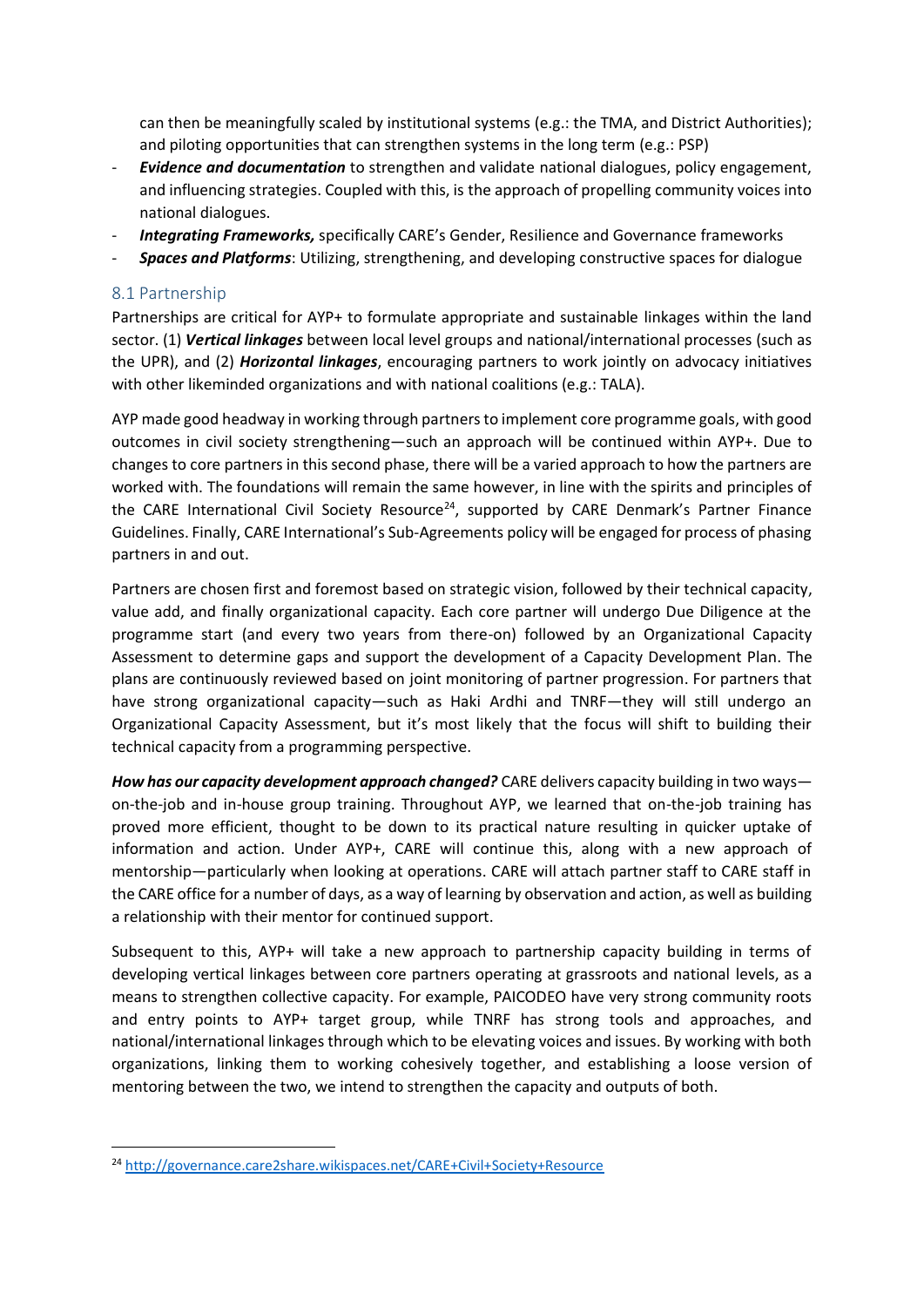*How will we Phase in and Phase Out partners:* Phasing in new partners has begun with engaging them in the project design process<sup>25</sup>, and aligning AYP+ with their vision and strategy. Due to AYP+s detailed research of potential partners and engaging them in the design process, AYP+ will not release an expression of interest for partners (as per the Sub-Agreements Policy), but instead waive this in favor of documenting the selection process in detail. The country office will establish a Decision-Making Committee (DMC) to verify the partners selected and ensure there isn't any conflict of interest. New partners will undergo Due Diligence and Bridger Checks, before being oriented and trained on the project, budgets, and work plans. For all partners, there will be an inception workshop (March) to orient key stakeholders on the programme design, first year work-plan, and roles and responsibilities.

The only partner to be phased out from AYPs first phase, is JET. They have already been phased out as per the Sub-Agreements policy—this has included the issuance of final reports, and collection of lessons learned. AYP+ still sees value in engaging with JET from a networking perspective, and in bringing them in to coordination platforms to strengthen media coverage of land rights, climate change impacts, pastoral evictions, private sector investments, and adaptation needs.

#### <span id="page-22-0"></span>8.2 Local to global advocacy

CARE International's global advocacy strategy aims to multiply the scope of impact beyond programme funding, to influence national and international policies that affect the lives of our target groups. The AYP+ design is founded on using a community to national advocacy approach, and as one cog within the global CARE Denmark framework, there are multiple opportunities to extend the advocacy approach beyond Tanzania's borders. The AYP+ team will focus primarily on capturing evidence and best practice—particularly from processes such as PSP and CAAP—to then escalate the learnings and evidence to international platforms (discussed in more detail below). CARE Tanzania will approach Local-to-Global Advocacy via the [CI framework,](https://www.care-international.org/files/files/publications/CI-Global-Advocacy-Handbook.pdf) by facilitating evidence generation and community empowerment, and influencing at national level for pro-poor and climate sensitive policies.

By engaging with other country offices under the CARE Denmark global framework—particularly those focusing on land, resilience and governance<sup>26</sup>—CARE Tanzania will elevate evidence from small-scale pilots to engage in CARE International's global advocacy efforts. CARE Tanzania sees potential particularly through CARE Netherland's *Climate Change and Resilience Platform*, as well as the Knowledge Sharing and Learning opportunities to be developed under the CARE Denmark global Danida framework, and *global Climate Change programme*.

External to CARE, platforms local to global advocacy could maximize include: Tanzania's 2019 Universal Periodic Review process; the global Land Portal; the World Bank Annual Land Conference; and the ILC—International Land Coalition, of which CARE is a member. The ILCs 2016-2021 strategy is formed of 10 commitments, which include: Equal land rights for women; Locally Managed Ecosystems; Inclusive Decision Making; Transparent and Accessible Information; and Secure Territorial Rights for Indigenous Peoples.

#### <span id="page-22-1"></span>8.3 Sustainable Development Goals (SDGs)

.

The integration of land rights into the SDGs provides a strong opportunity for AYP+ to align national dialogues with Tanzania's attainment of the global goals. Unfortunately, three years since signing up,

<sup>&</sup>lt;sup>25</sup> Haki Ardhi and TNRF have been engaged in design discussions since the beginning, with PAICODEO brought in half way though. Strategic partners Forum CC and PINGOs Forum have also been involved in contributing to the latter half of the design.

<sup>&</sup>lt;sup>26</sup> The other Country Offices working in these areas include: Ghana, Uganda, Mali, Mozambique and Niger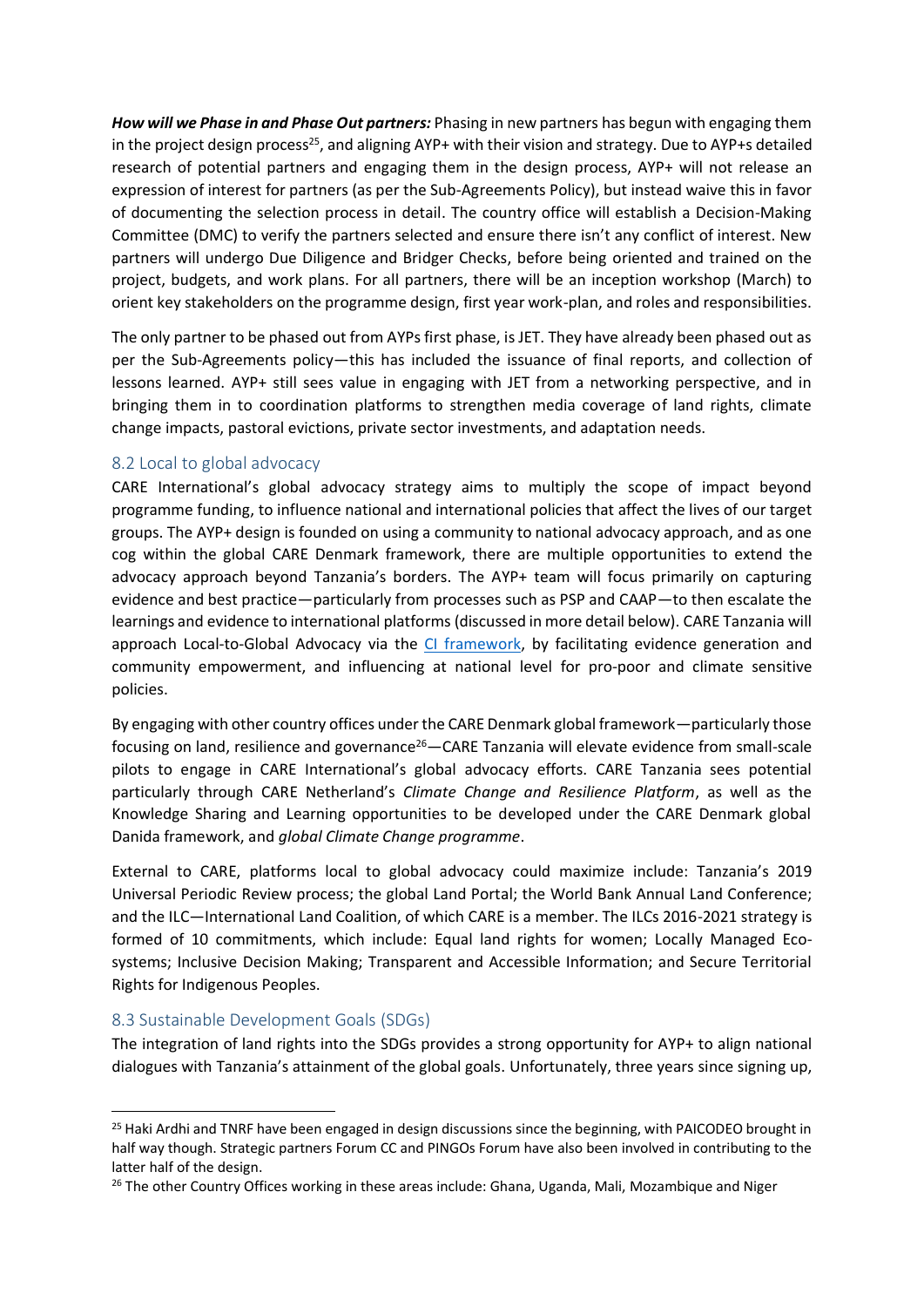there is little progress from the Government on how the goals will be coordinated, baseline data to report against, or accountability mechanisms. AYP+ can leverage the commitment the Government has made to these global goals within advocacy efforts—particularly to conduct the Annual Sector Review, which has the potential to support collection of baseline data required to report against some of the land focused SDG indicators. The three SDGs that AYP+ best aligns with are:

**Goal 1: End poverty in all its forms everywhere |** *Sub-goal 1.4:* By 2030, ensure that all men and women, in particular the poor and the vulnerable, have equal rights to economic resources, as well as access to basic services, *ownership and control over land* and other forms of property, inheritance, natural resources, appropriate new technology and financial services, including microfinance.

**Goal 2: End hunger, achieve food security and improved nutrition, and promote sustainable agriculture |** *Sub-goal 2.3:* By 2030, double the agricultural productivity and incomes of small-scale food producers, in particular women, indigenous peoples, family farmers, pastoralists and fishers, including *through secure and equal access to land*, other productive resources and inputs, knowledge, financial services, markets and opportunities for value addition and non-farm employment.

**Goal 5: Achieve gender equality and empower all women and girls |** *Sub-goal 5.a:* Undertake reforms to give women equal rights to economic resources, as *well as access to ownership and control over land* and other forms of property, financial services, inheritance and natural resources, in accordance with national laws.

**Goal 13: Take urgent action to combat climate change:** An immediate threat to communities and the fulfilment of their right to food, if it is not adequately addressed through mitigation and adaptation, the prospects for achieving long-term and sustainable development is undermined. Provide communities with opportunities to address climate change and resilience in their local areas, and strengthen CSOs commitment to climate change at different levels and linking voices from village, district to national level forums.

While the indicators for each of these goals are on a more macro-level to that which Ardhi Yetu will be dealing with,<sup>27</sup> there is a role for CARE to play in championing these goals internally, and supporting movement within the Government and among Development Partners, to be collecting baseline data, and mapping actions and outcomes between now and 2030.

The SDGs in Tanzania are being coordinated by the National Coordinating Team, under the Vice President's Office, and in line with the National Bureau of Statistics. To date, they have identified the priorities for Tanzania (focusing initially on institutional capacity building), and are testing the ADAPT tool from the Paris21 group at the OECD.<sup>28</sup> The tool allows governments to map all the data they have/collect to the SDG indicators, and to secure estimates of how much it would cost to collect data on the rest. While the results aren't public, the tool does have the option to show where data from NGOs/CSOs could fill gaps. AYP+ is beginning dialogues with the National Coordinating Team to determine how the programme can engage with and support them.

<sup>27</sup> For example indicator 5.a.2 is: *Share of women among owners or rights-bearers of agricultural land, by type of tenure.* This is not something AYP+ would be able to report against.

<sup>28</sup> <http://www.data4sdgs.org/resources/adapt-advanced-data-planning-tool>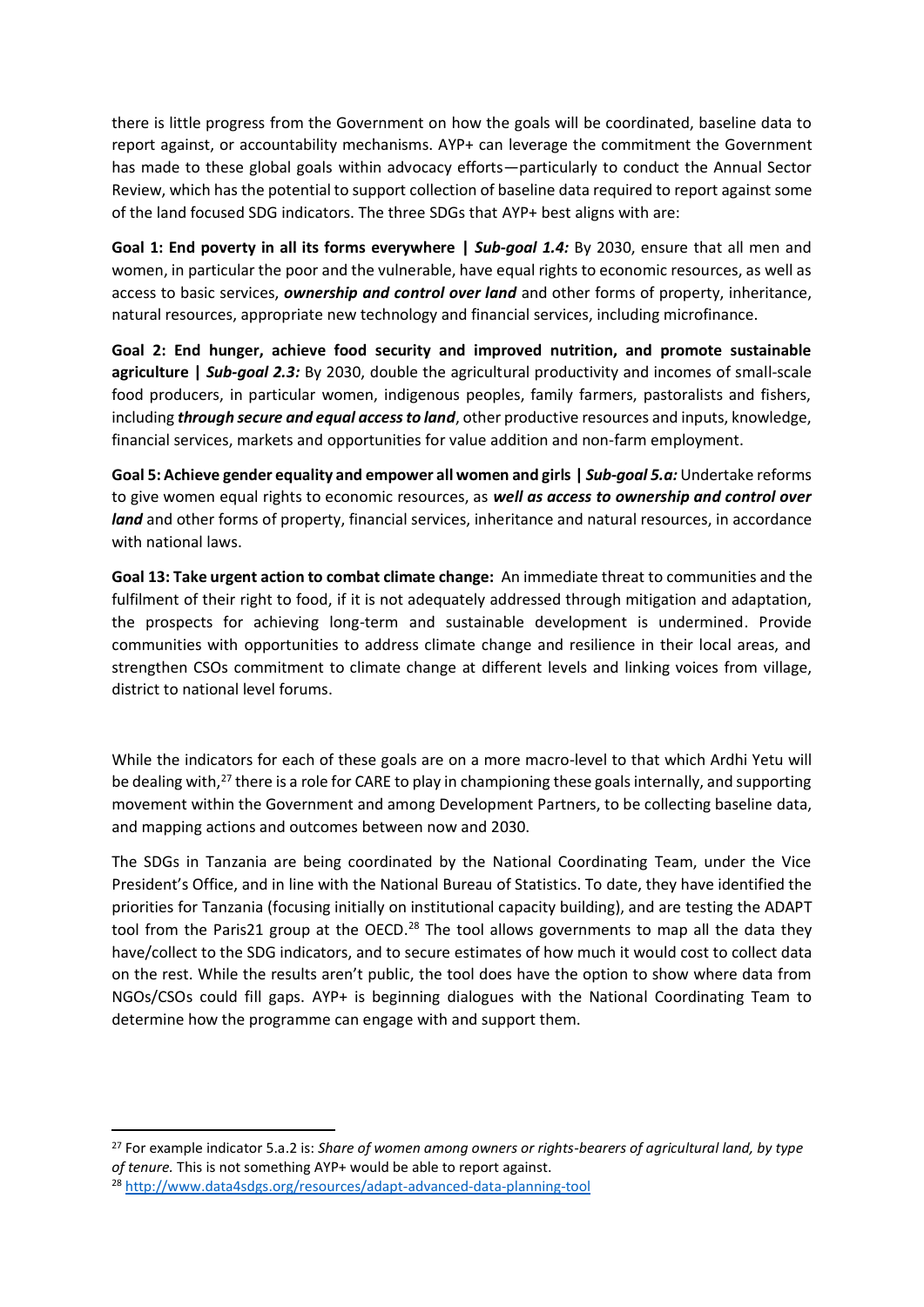# <span id="page-24-0"></span>8.4 Gender Equality and Women's Empowerment

AYP had a loose focus on women's empowerment—the programme design firmly recognized that women's rights to land needed to be addressed, and this has been AYPs priority messaging in national level dialogues, particularly around the UPR and Policy Review process. While this was carried at national level, there was less of a focus on community level empowerment, which we recognize needs to be redressed in AYP+ if a resilient land sector is to stem from the community up.

Gender Equality and Women's Empowerment is being given additional priority in AYP+ via:

- Training a sub-set of Land Rights Monitors to become Women's Land Rights Champions, with the vision that they'll proactively seek to engage more women in village level land rights discussions;
- Engaging the Tanzania Gender Networking Programme as an ally in discussing, advocating for, and monitoring women's access, use and ownership of land—their engagement has already begun;
- Targeting women councilors at Ward and Village level for empowerment programming—these councilors have the potential to influence local level land and resilience dialogues, however societal norms often lead to them making up numbers rather than being vocal leaders. Through empowerment training we want to ensure they're bringing women's priority topics to meetings and have the capacity to see them through;
- Community training and awareness raising to increase women's voices when they attend village meetings; and
- Strong women focus within the PSP and CAAP processes to ensure women's needs are being taken into consideration.
- Working with the Tanzania Gender Networking Programme on gender budget tracking—AYP+ will elevate known community priorities to the TGNP to support their efforts in this and align with Forum CCs climate change budget tracking in much the same way (recognizing that climate changes have different impacts on men and women).

Alongside this, AYP+ will continue to champion women's land rights nationally, to ensure they're appropriately recognized within the Policy Review, and remain a priority for the NLUP Taskforce.

#### <span id="page-24-1"></span>8.5 Resilience to climate change

.

Climate Change is one of the greatest risks facing the global push for tenure security; if a small-scale farmer or pastoralist has security of tenure, yet their livestock die due to drought or crops are destroyed by flooding, the security of tenure has played no role in increasing that individual's resilience. As such, AYP+ will have a stronger focus on resilience, particularly in relation to climate change. Some examples of where AYP+ will draw this alignment most keenly:

Advocating for a strong Climate Change strategy to be integrated within the Ministry of Land— AYP+ will help to show the alignment through examples, such as if land use plans take into account natural wind breaks, fire breaks, water sources, and forest, then land planning can play a strong role in supporting natural resource management, and thus resilience to climate change for communities; 29

 $29$  CARE is engaging in a similar process with the Ministry of Livestock through separate programme funds—the two parallel processes will share lessons and leverage any aligned platforms or relationships to strengthen the approach.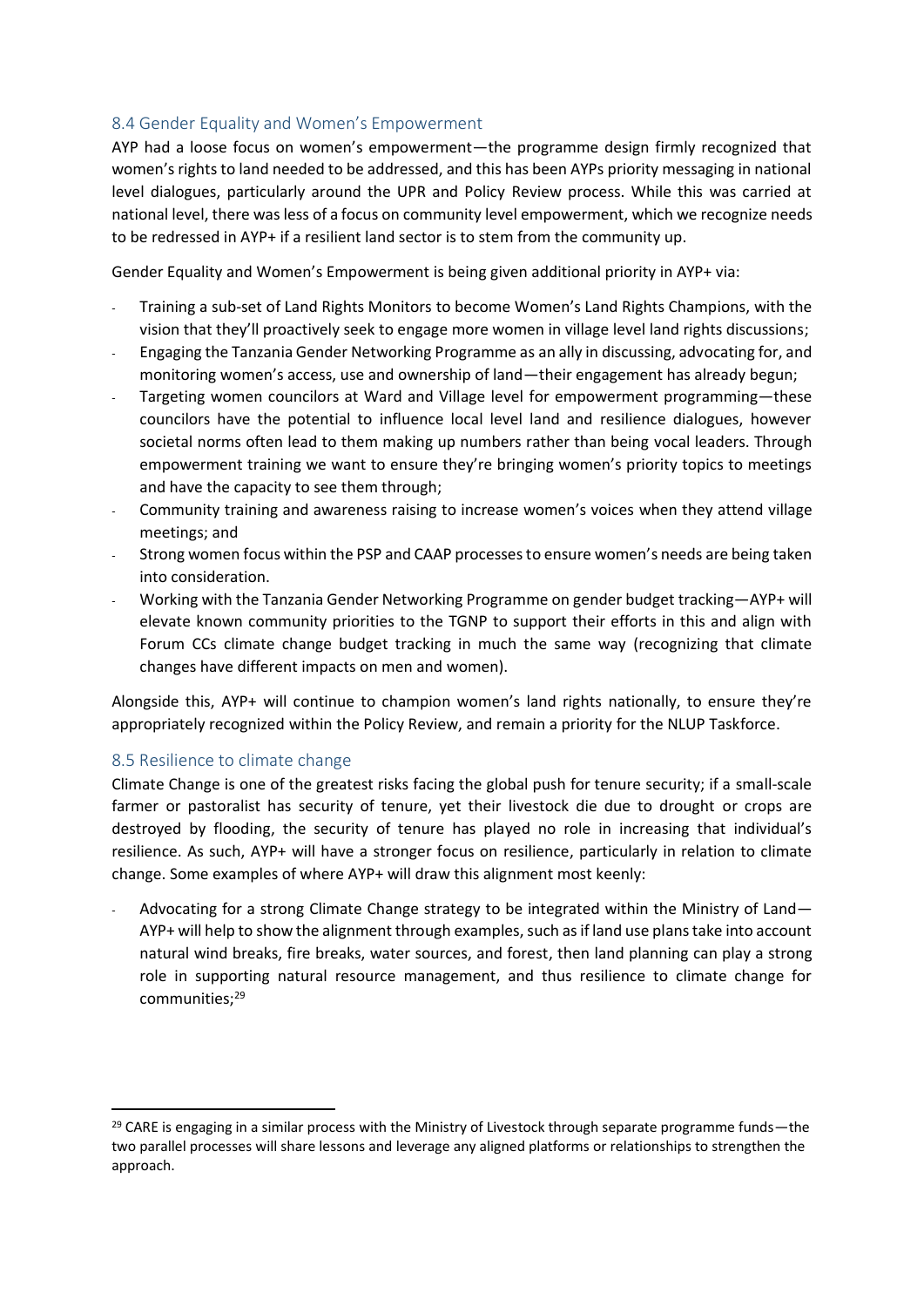- Ensuring the National Adaptation Plan (NAP)<sup>30</sup> currently being developed by the Government engages the land sector, takes land use planning into account, and incorporates indigenous weather forecasting and resilience strategies.
- Advocating for the new Responsible Investment Guidelines to prioritize climate resilient landbased investment.
- Advocating for the Annual Sector Review for the Ministry of Land, which will result in the data to conduct budget tracking—with this data, AYP+ will be able to advocate for a more enabling environment for resilience within the Land Sector;

AYP+ has an exciting role to play (due to CARE's expertise in both land and resilience to climate change $31$ ) in convening actors and supporting the land sector to have a stronger resilience approach. AYP+ will however be able to more effectively engage in the above national dialogues through illustrating evidence from the ground on how resilience to climate change strengthens productive use of land. As such, AYP+ will be engaging in a number of community-based resilience interventions:

- Piloting Community Adaptation and Action Planning (CAAP), as a means to build motivation and capacity for action on Community-Based Adaptation among communities, with a particular focus on livelihoods and natural resource issues—which are both intrinsically linked to land.
	- As well as engaging communities, CAAP (as a form of Community-Based Adaptation), *builds the relevant skills in local institutions to ensure that their activities and plans are also resilient to climate change.*
- Introducing PSP to illustrate how land can be more effectively used by small-scale farmers and pastoralists when they have access to seasonal weather forecasts (built from both indigenous and modern techniques) and can plan accordingly—particularly focusing on how pastoralists and farmers can plan migration routes together, thus indirectly reducing conflict<sup>32</sup>
- Piloting the creation of a platform to convene Pastoralist, Private Sector, and Government actors with the purpose of addressing economic impact of pastoral communities, through strengthening their land rights—by better linking pastoral communities with the private sector, CARE envisages they will have stronger livelihoods, and thus increased resilience.

Refer to Annex C for an illustration of how Community Adaptation and Action Planning works, and more detailed description of how it works.

#### <span id="page-25-0"></span>8.6 Innovation

.

AYP+ is integrating a number of innovative approaches into the four-year design, including:

- Supporting Haki Ardhi to develop a virtual model—either via ICT or hotline—to better connect Land Rights Monitors to be sharing information horizontally among themselves, and vertically to civil society. This tool would capture information on land rights abuses or challenges to support documentation and resolution at community level. The tool would also support dissemination of information down to Land Rights Monitors on land policy amendments and national dialogues something that they have expressed as an important requirement.

<sup>&</sup>lt;sup>30</sup> NAPs are sector based, and AYP+ needs to ensure that land use planning features adequately within adaptation strategies. CARE can play a convening role in ensuring the Ministry of Land, Department for Environment's CSA strategy, Ministry of Agriculture, and Ministry of Livestock are all feeding into NAP process. <sup>31</sup> In another CARE Tanzania programme with the Wageningen University and CIAT, CARE will pilot risk mapping in Iringa Rural District (a highly likely district for AYP+ to be working in). The result of this work will also inform

climate risks to AYP+ impact groups.

 $32$  This approach recognizes that migration is a resilience strategy for Pastoralist communities, and shouldn't be prevented, but strengthened in line with appropriate Natural Resource Management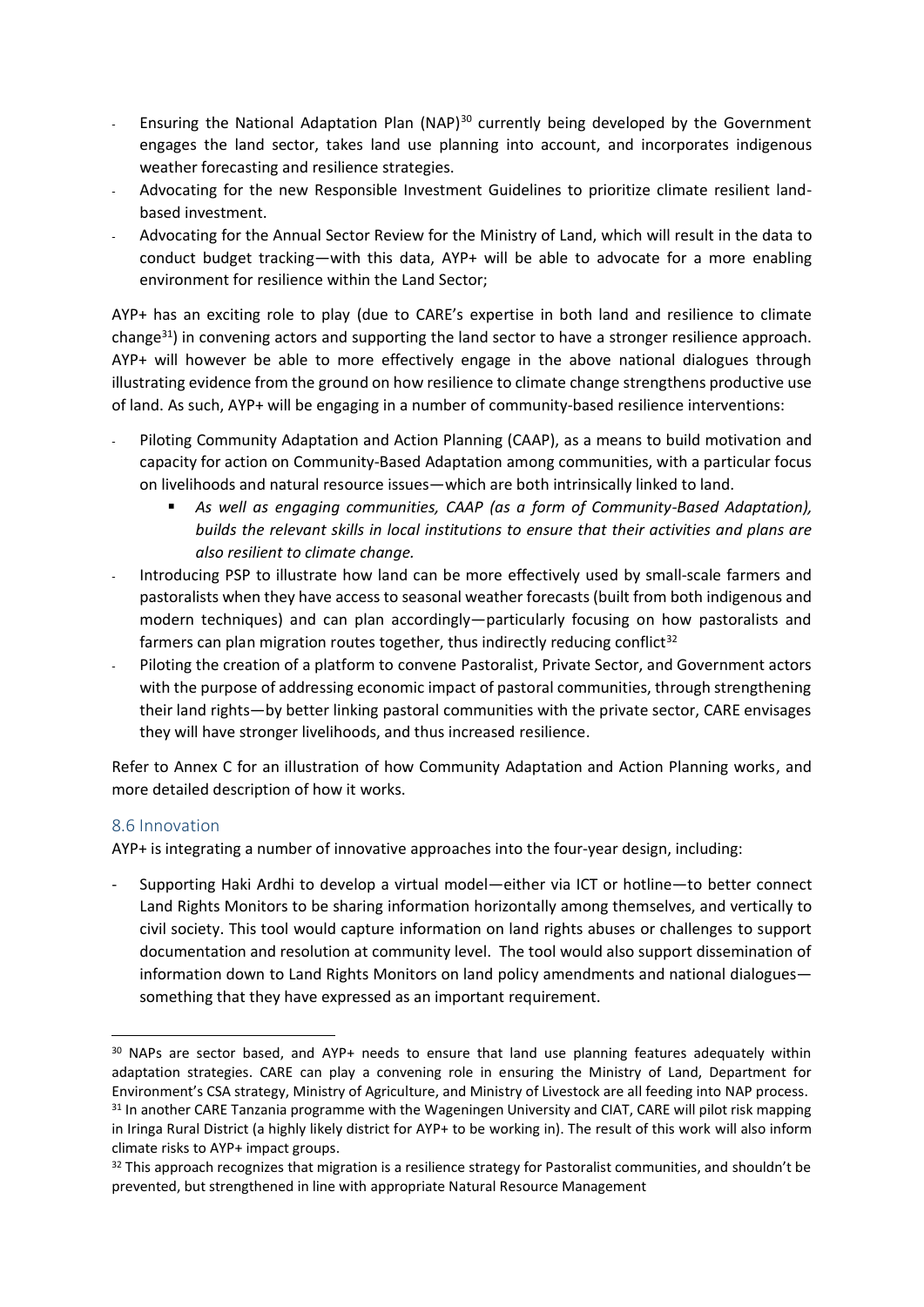Using CARE's PSP model to combine indigenous and modern weather forecasting techniques to build trust, strengthen adaptation approaches, and natural resource management.

AYP+ will apply for CARE Denmark's global innovation funds, to work in parallel on designing the needs required to transform the livestock sector via a marketing approach. The innovation funds would be used to conduct relevant market analyses and value chain assessments to determine how CARE can better link land use and tenure security, with pastoralist economic growth.

#### <span id="page-26-0"></span>8.9 Learning Questions

The AYP+ learning agenda will focus on understanding much more about the interconnection between land rights and resilience to climate change, as well as tenure security and economic growth. The following four learning questions have been developed, and various analyses, scoping, and research throughout programme delivery will strengthen CARE's understanding for longer term strategic focus.

- What are the best approaches and models to strengthen small-scale farming and pastoral community's resilience to climate change, following attainment of tenure security?
- To what extent can land tenure security, for women pastoralists and small-scale farmers, contribute to their strengthened resilience and livelihood opportunities
- What is the most effective way of engaging small-scale farming and pastoral communities to benefit from land-based investment in Tanzania, as learned through best practice?
- What steps are needed to link tenure security, with market linkages and strengthened livelihoods for pastoral communities.

#### <span id="page-26-1"></span>8.10 Alignment with CARE Tanzania Programme Portfolio

There are a range of programmes under CARE Tanzania's current portfolio, that cut across AYP+ thematically (particularly resilience approaches via climate smart agriculture), geographically (particularly Iringa Region), and in terms of evidence generation. AYP+ will work closely with these programmes, to utilize learnings from other interventions and strengthen AYP+ engagement in national (and international) dialogues. Core programmes AYP+ will align closely with include: ALUTA (sunflower value chain programme in SAGCOT Corridor); Kukua ni Kujifunza (soybean value chain programme in SAGCOT corridor); the WWF-CARE Alliance programme in SAGCOT corridor (which is looking, among other things, at integrated land use planning); and if successful, the Tanzania component of the multi-country UNEP Green Climate Fund programme (concentrating on adaptation, particularly in pastoral communities; CARE will be the lead for Tanzania). Identifying points of alignment and recommending useful evidence generated from the other programmes will be supported by CARE Tanzania's Director of Sustainable Agriculture and Climate Change who oversees all the mentioned programmes, with support from the Knowledge Sharing and Learning Coordinator.

#### <span id="page-26-2"></span>9.0 SUSTAINABILITY

The AYP+ Programme has been designed for scale, which means the programme design has inherently taken into account what is required to sustain activities, approaches, or interventions beyond the funding cycle. Under the three domains of community, civil society, and government/policy, AYP+ will work towards sustainability in the following ways.

**COMMUNITY |** *Consolidating the Land Rights Monitors:* a stand out innovation of the first phase of AYP, the next four-years will focus efforts on consolidating the Land Rights Monitors. This will be via forming a more cohesive network which can share information horizontally (via ICT or a hotline) and elevate land rights challenges or abuses vertically (via the same ICT or hotline approach) to feed into land rights dialogues. Establishing an annual workshop/forum will provide the network with the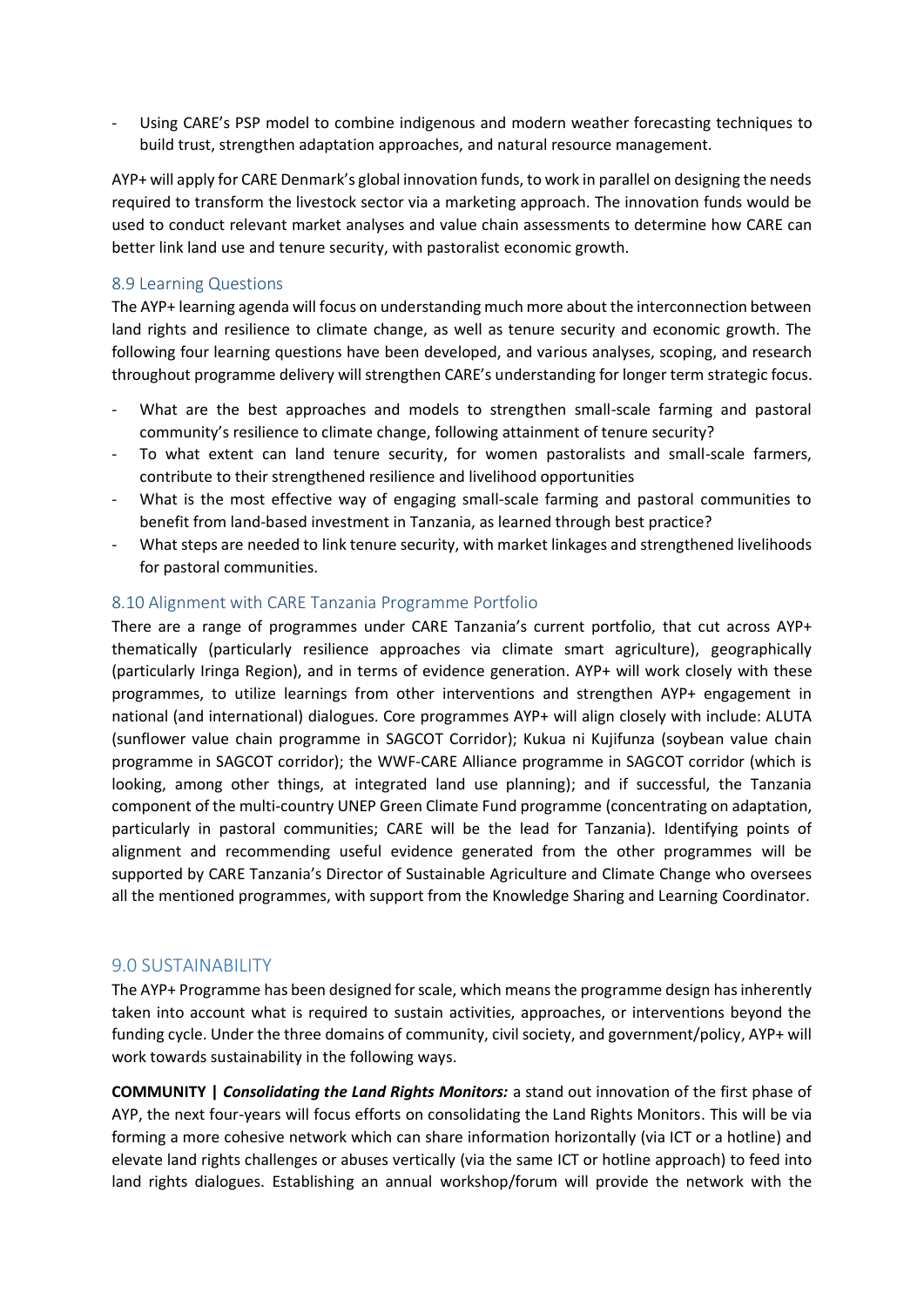foundation needed to be more organized, joined up, and sustainable. We know from the first phase and learnings from other programmes—that Land Rights Monitors can be sustainable when they're passionate, active, organized, and have an enabling environment within which to operate. This last point will be made sustainable by engaging and training Opinion Leaders in communities.

**PSP and CAAP:** The very nature of Community Adaptation Action Planning (CAAP) and Participatory Scenario Planning (PSP), is that they are both led and sustained by the community, but with integral institutional involvement. By engaging communities in these processesto develop their own resilience strategies, we anticipate that they will feel a stronger sense of ownership, and thus increase chances of the actions being more sustainable in the long term. CARE will promote the learnings and evidence from both PSP and CAAP when conducting national advocacy dialogues on how adaptation can be integrated into either: land use planning processes, or district planning processes.

**CIVIL SOCIETY |** *TALA:* A core vision for AYP+ is to invest in building the capacity of the Tanzania Land Alliance—TALA—as a sustainable way of ensuring civil society has a strong coordinating body in the long term. While AYP developed platforms to brought civil society together, this now needs to be led by a robust and sustainable organization beyond the four years' funding. CARE will continue to spend AYP+ strengthening the existing coordination platforms and mechanisms from behind the scenes, encouraging CSOs to drive the agendas.

*Capacity Development:* In terms of the individual capacity building of CARE's core partners, AYP+ will integrate fundraising/resource mobilization support into the individual Organizational Development Plans, as a means to strengthen their capacity to leverage their own funding and sustain activities beyond the four-years. Critical to this, is ensuring they have a strong vision, for donors to get behind. Additional to this, AYP+ will build capacity by building linkages between specific partners—Core and Strategic—as a means for them to use their strengths to plug one another gaps.

**GOVERNMENT/POLICY |** *Annual Sector Review and Monitoring:* AYP+ will conduct an Annual Sector Review as well as continued monitoring, as a way of working towards policies being effectively implemented and Government being accountable. By launching the Annual Sector Review—launching is recognized as the most challenging and costly component—AYP+ will be providing the Land Sector with the tools and information needed to continue the review annually, while civil society (via TALA and the Social Feeder Group) will have the skills and platforms required, to hold the sector to account.

# <span id="page-27-0"></span>10.0 MAJOR RISKS AND MITIGATION MEASURES

| <b>Assumptions</b>                           |                                                                                                                |                                                                                                                  |  |
|----------------------------------------------|----------------------------------------------------------------------------------------------------------------|------------------------------------------------------------------------------------------------------------------|--|
|                                              |                                                                                                                | Government of Tanzania will remain open to having an Annual Sector Review for Land and CARE can influence        |  |
|                                              | other actors to contribute to the costs of the Annual Sector Review                                            |                                                                                                                  |  |
|                                              |                                                                                                                | The elections in Tanzania and Denmark (in 2020 and 2019 respectively) will not affect the ability to deliver the |  |
|                                              | overall programme objective and specific objectives                                                            |                                                                                                                  |  |
|                                              | CARE retains its position on the National Land Use Planning Taskforce, SAGCOT Social Feeder Group, and as an   |                                                                                                                  |  |
|                                              | ally of the Ministry of Land.                                                                                  |                                                                                                                  |  |
|                                              | The UPR will take place as planned in 2019                                                                     |                                                                                                                  |  |
|                                              | CARE can add value to the capacity strengthening of TALA via a mentoring approach, which will complement the   |                                                                                                                  |  |
|                                              | NES and DANIDA local investment in them                                                                        |                                                                                                                  |  |
|                                              | CARE can secure an entry point to the Tanzania Investment Committee                                            |                                                                                                                  |  |
| <b>Identified Risks</b>                      |                                                                                                                | <b>Mitigation Strategy</b>                                                                                       |  |
| <b>Programmatic:</b> Encouraging Land Rights |                                                                                                                | Land Rights Monitors will be well trained, particularly around                                                   |  |
|                                              | Monitors to be activists could put them at risk if<br>only working with facts and not omitting information, or |                                                                                                                  |  |